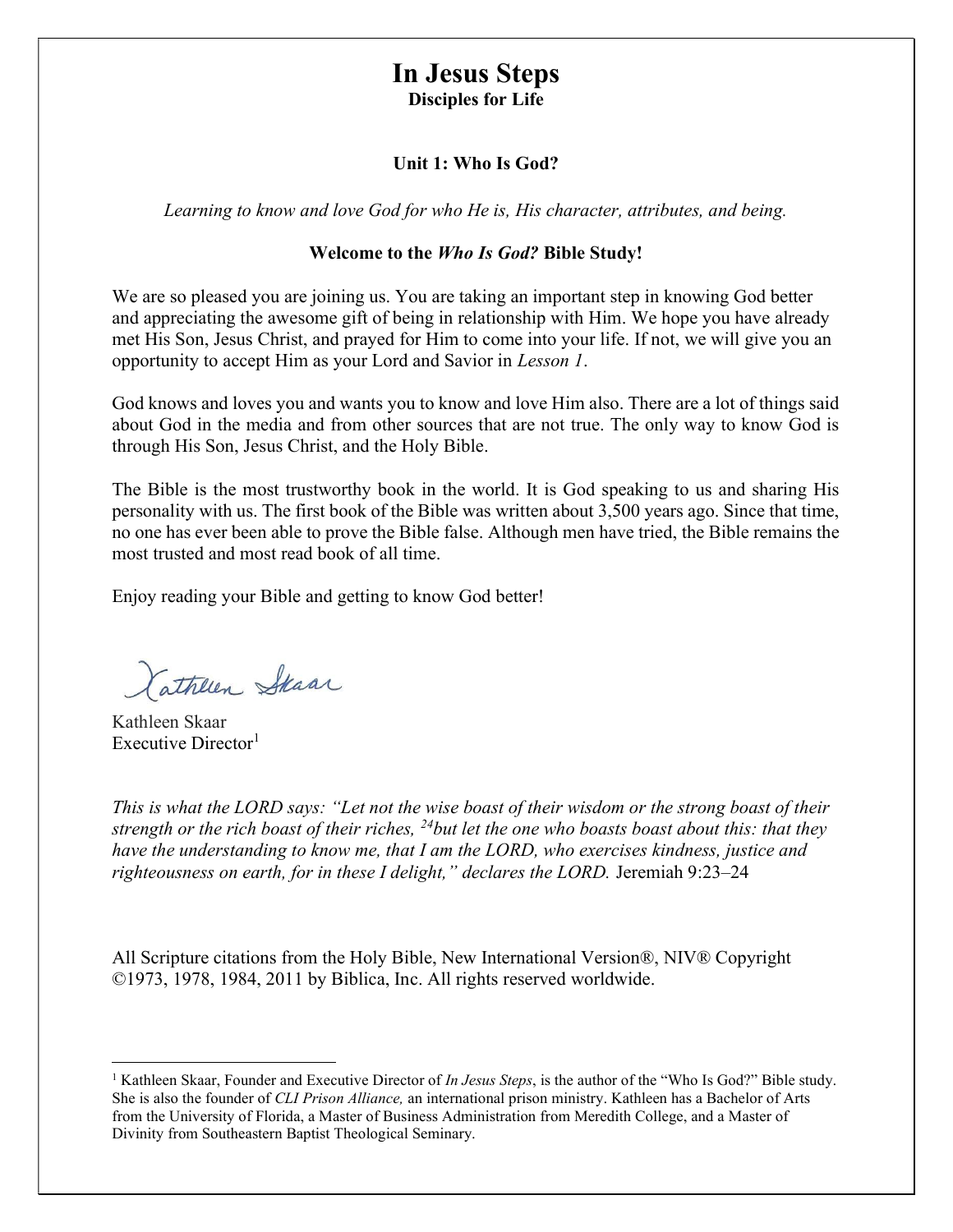## Lesson 1 God is Good

## Day One The Good Creation

One of the best ways to get to know God is to look at His character or nature. In other words, who is God? What is God's personality like? What are His attributes or behavior traits?

To know God is to love Him. Why do we love God when we know Him? We will love God as we learn the truth about Him because:

1. God is perfect and good.

 2. God created or made us for a love relationship with Himself. We are not complete without Him; something will always be missing from our lives.

Please begin this study by praying and asking God to show Himself to you. Pray now: Dear God, please help me to know you better. Make Yourself known to me through this study. This first lesson is about Your goodness. Help me know that You are good, no matter what is happening in my life, in other people's lives, or in this world. Thank You. Amen.

In the first book of the Bible, Genesis, we learn that everything God has created is good. Six times in Genesis 1, God looks over what He has made and finds it "good." God is good and He makes good things.

On the sixth day of creation, God made man and woman "in His own image." He also blessed them! This means God put them in a state of happiness and spiritual good. He wanted them to enjoy and rule over the world (Genesis 1:27–28). God had created a beautiful and safe place for man and woman.

**Definition**: *Image of God* means humans have been created on purpose to be like God. We are not identical to God but have some of the same attributes and share in His spiritual nature.

**Definition**: *Spiritual* is an adjective describing the unseen aspects of our being as opposed to material or physical things. When the word spirit is used of humans it includes thinking, understanding, and emotions.

God is spirit and does not have a physical body. However, God's Son did walk the earth in a physical body. Jesus is both God and man. He is the picture or image of God and His goodness.

In a divine mystery, God exists as one being, yet He consists of three persons, God the Father, God the Son, and God the Holy Spirit. This is known as the *Trinity*. The word trinity can simply mean three. Although the word trinity is not in the Bible, this truth about God is throughout the Bible.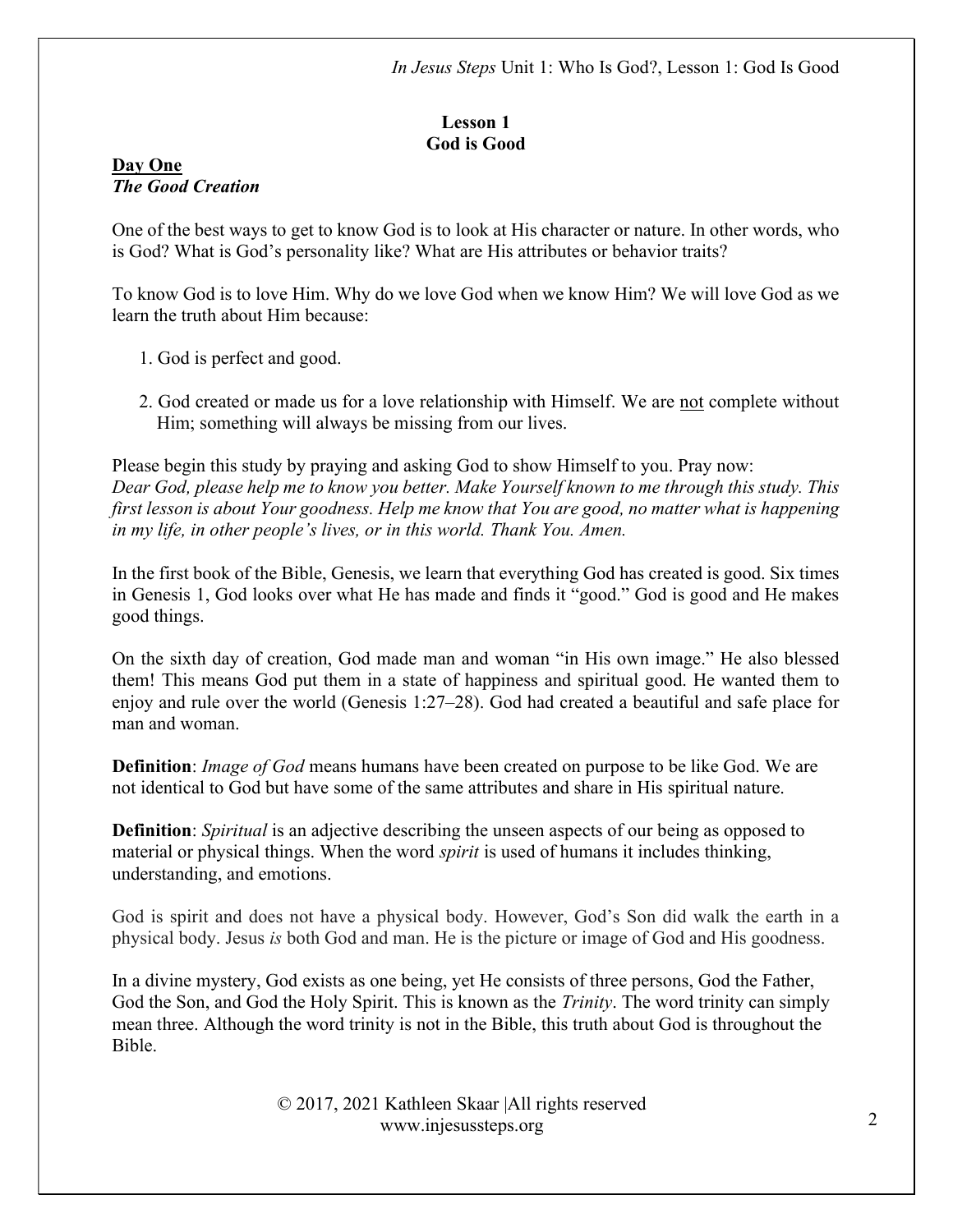How God is an undivided unity of three persons is beyond our total understanding. However, it does not make this mystery less true. In Unit 2: Christian Leadership Study, we discuss the Trinity in more depth. But for now, just be aware that we serve a triune God. Triune can also mean three in one.

The Spirit of God is all-present (omnipresent). This means that God is everywhere at the same time. This is a quality of God we do *not* share. We can only be in one place at a time.

## Action Step

Read Psalm 139:7–12 and answer question 1. Ask God to speak to you through these verses:

Where can I go from your Spirit? Where can I flee from your presence?  $^{8}$ If I go up to the heavens, you are there; if I make my bed in the depths, you are there.  $^{9}$ If I rise on the wings of the dawn, if I settle on the far side of the sea,  $^{10}$  even there your hand will guide me, your right hand will hold me fast.  $^{11}$ If I say, "Surely the darkness will hide me and the light become night around me,"  $^{12}$  even the darkness will not be dark to you; the night will shine like the day, for darkness is as light to you. (Psalm 139:7–12)

1. What do you feel God is saying to you through Psalm 139:7–12?

Accountability: Be prepared to share your answer to question 1 with the other disciples next week.

The word or description for a person following Jesus is *disciple. In Jesus' Steps* is designed to help you grow in Christ while being in a peer relationship with others who also desire to follow Jesus.

If you are in a right relationship with God, the above verses in Psalm 139 are comforting. No matter where you find yourself, you know God is with you. He loves you and is watching over you.

If you are not in a right relationship with God, the above verses can be scary. You know you have done things wrong. You might feel you cannot get away from God and His judgment of your sins. Do not despair. You will read some good news about your situation in this lesson.

**Definition:** *Relationship* refers to the way we are related or connected to another person. It also means how we behave or care about another person. In this case, we are looking at our personal relationship with God.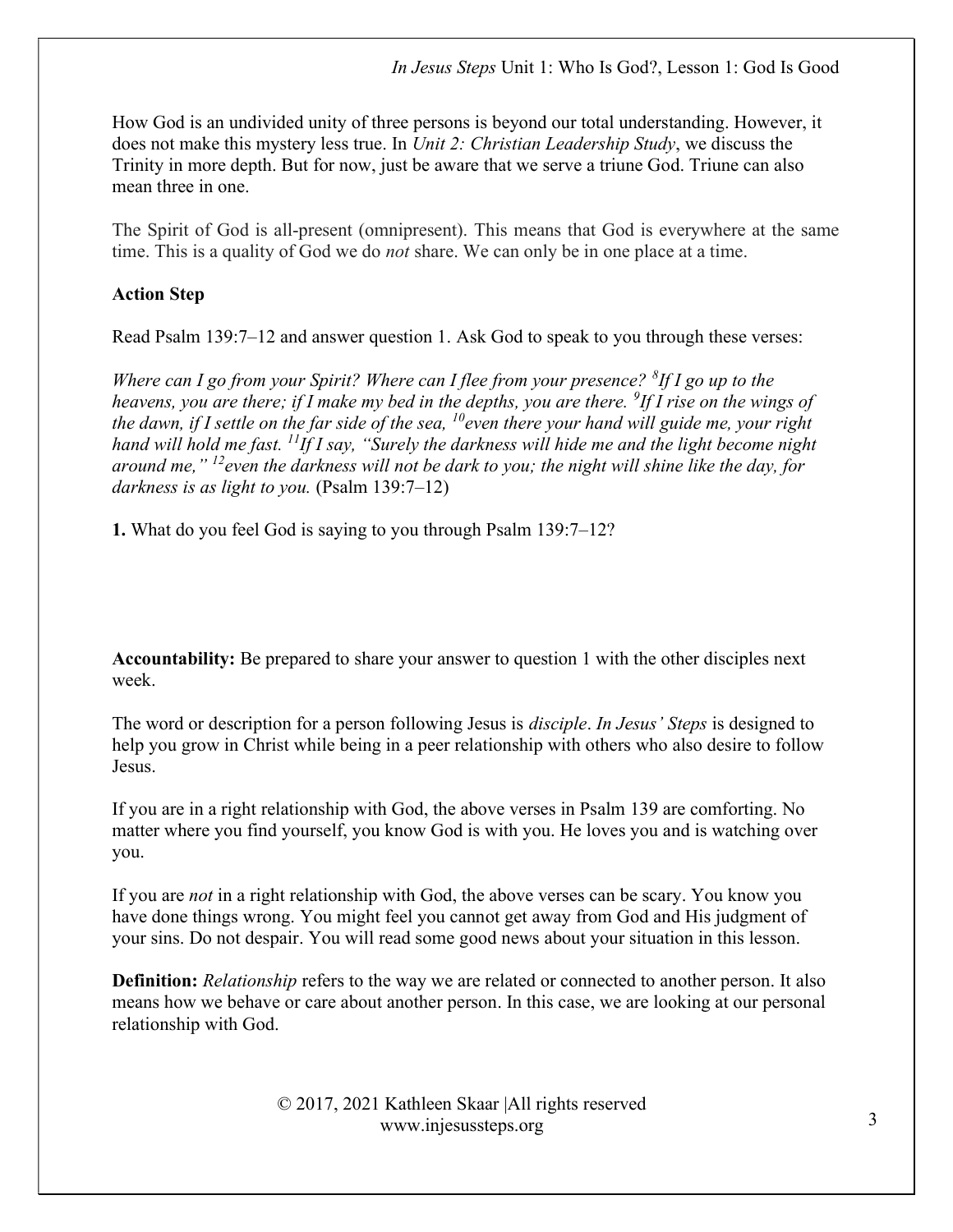## Read Psalm 139:13–14 and answer questions 2–4:

For you (God) created my inmost being; you knit me together in my mother's womb.  $^{14}I$  praise you because I am fearfully and wonderfully made; your works are wonderful, I know that full well. Psalm 139:13–14 (parentheses added)

2. Who created you (v. 13)?

3. How have you been made (v. 14a)?

4. How are God's works described (v. 14b)?

God planned for you. No matter the circumstances of your conception or birth, God created you. He designed you before you were born.

Your body is a work of wonder. It is complex. Think of all the inner parts working together so you can breathe, eat, and sleep. Your brain allows you to think, understand, and make decisions.

We can all praise (honor) God because of how we are made—fearfully and wonderfully. We are awesomely made (fearfully). God designed us from His heart with great care. We are unique and God has a special purpose for each one of us.

5. Read Genesis 1:31 below and fill in the blanks: All that God had made was

God saw all that he had made, and it was very good. And there was evening, and there was morning—the sixth day. (Genesis 1:31)

God created the whole earth and everything in it, including man and woman. When God said it was very good, He was saying that it was excellent, superior. The world was pleasant, delightful.

Everything God made was agreeable to man and woman's five senses: sight, smell, hearing, taste, and touch. It still is. Think about the beauty of the earth. We can see the blue sky, white clouds, trees, oceans, and mountains.

We can smell freshly fallen rain, flowers, beaches, and spices like cinnamon and spearmint. We can hear another person's voice, birds singing, ocean waves, and leaves rustling in the wind. Natural foods like honey, apples, carrots, and sugar cane are sweet to our sense of taste. Lastly, we can touch and feel soft fabrics, furry animals, tree bark, and the good, rich earth.

6. Underline one of the five senses mentioned above that you value the most: Sight, smell, hearing, taste, or touch.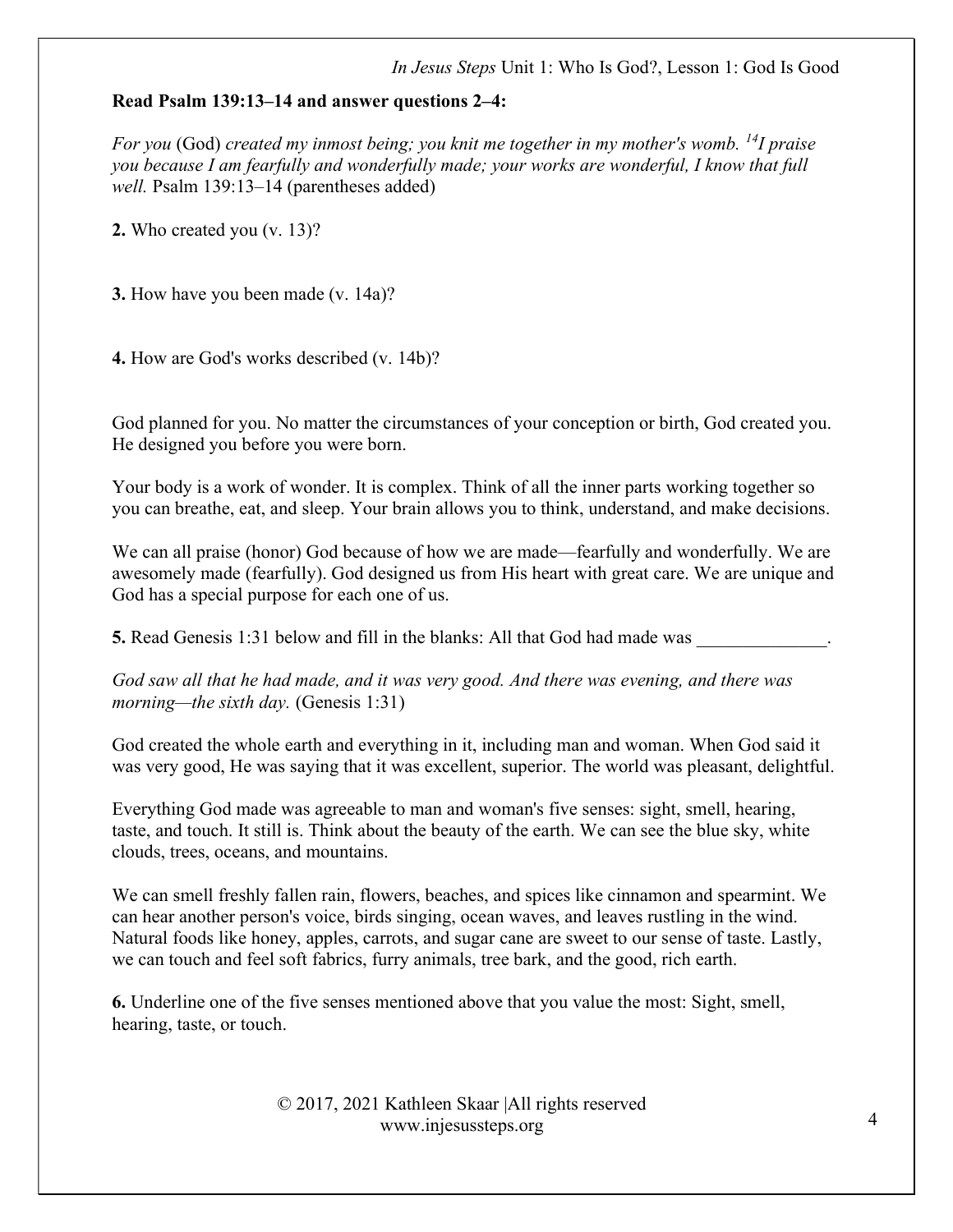7. Name one good thing you enjoy about the sense you underlined:

## Read Psalm 34:8 and answer questions 8–9:

Taste and see that the Lord is good; blessed is the one who takes refuge in him. Psalm 34:8 (Refuge is defined as a place of shelter and protection from danger or trouble)

8. Fill in the blanks: and that the Lord is  $\alpha$ 

9. Since God is good, where should we go to seek help and protection?

"Taste" in Psalm 34:8 means to become aware or understand that God is good. Children do not usually like to try new foods. An adult might say, "Just taste it and you'll find it's good." The same is true for us. We need to come to God's table with an open mind to find He is good.

Believing God is good does not deny evil exists. Since humankind was banished from the garden of Eden, the world has been vastly different. There is tragedy all around us, including wars and their carnage (slaughter).

The Crimean War (1853–1856) was especially horrific. It was fought between the Russian Empire and an alliance that included the Britain Empire. It was one of the first conflicts that used modern technology, and the casualties were massive.

The war was terribly mismanaged on both sides. Of the 500,000 deaths, a substantial number died from a lack of medical care and disease. How did such a good creation become such a murderous cesspool?

The answer traces back to the choice made by the first man and woman, Adam and Eve. The garden of Eden was their first home. It was a place of happiness and loving relationship with God. They spent time together. At first there were no tears, hardships, or death.

God created the world and everything in it. He also set up the rules. No one else could possibly be wise or smart enough to plan, run, and judge the universe. But as we will learn in Day Two's lesson, Adam and Eve would choose a different way.

God chooses what is right and wrong. This is the act of judging. God decides whether something is good or bad. We do right when we do what God requires; we do wrong when we do not do what God expects of us. Only God, the Creator, has the authority to set the standard or rule by which we should live. Consider that God has established certain authorities for us to obey (Romans 13:1–7) and yet when authorities require evil of us, we are not to obey (Acts 5:28–19).

—End Day One—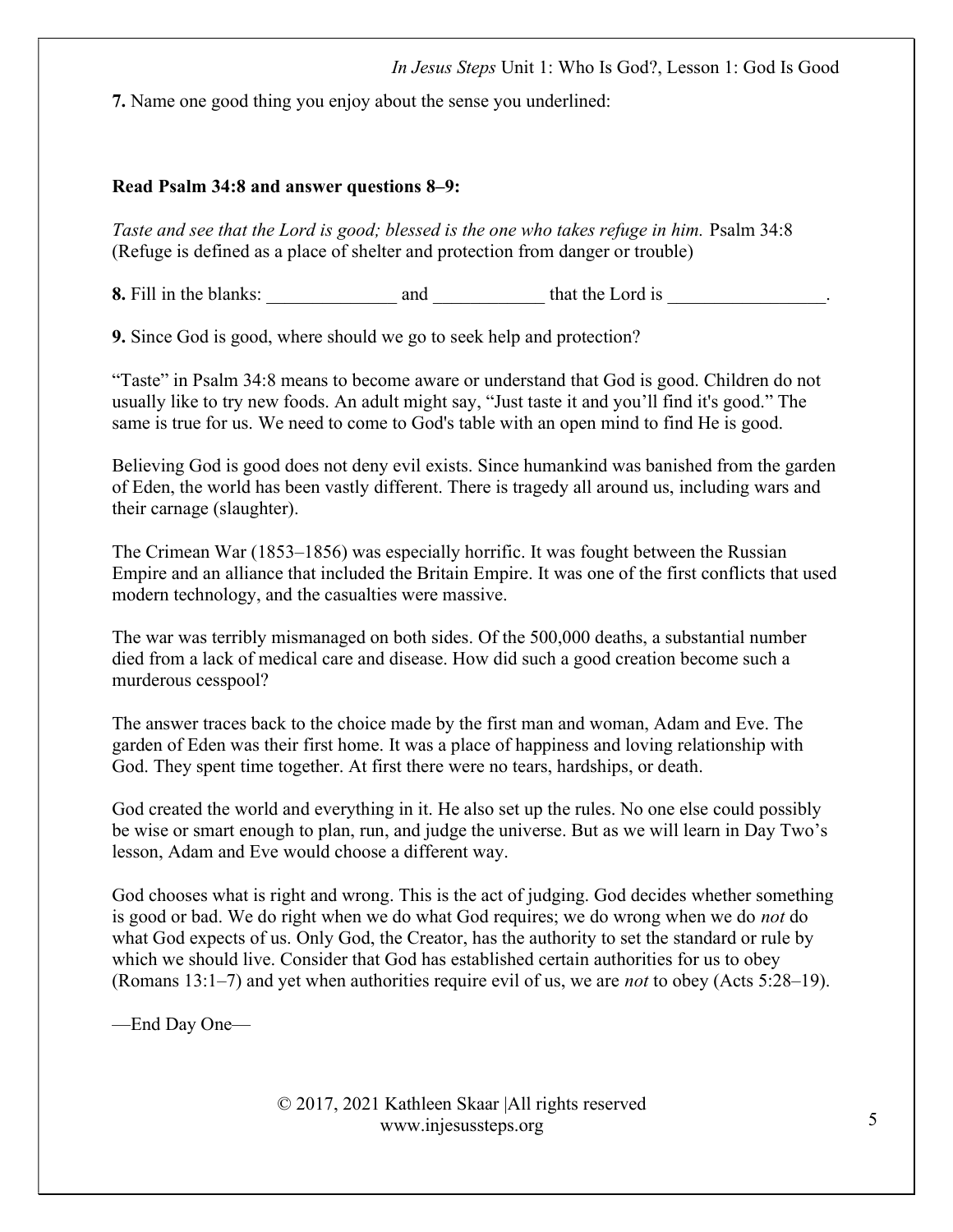## Day Two The Fall from Good

**Definition:** Sin is going against God and His plans. Sin causes us to miss God's purpose and good plan for our lives.

The time of Adam and Eve's first sin is called "The Fall." This is another term that is not in the Bible. However, it is a common way of referring to this first or original human sin. Humankind fell from grace and fell from good. Or we could say they fell into sin and fell into death.

**Definition:** The word *grace* can have a variety of meanings in the Bible. Saying people "fell from God's grace" means they lost His favor or goodwill.

God created man and woman in His own image with the ability to learn to discern good from evil, thus making humans distinct from all other earthly creatures. He had set Adam and Eve apart, making them holy and good. This holiness and goodness were not only for Adam and Eve but were to be for their children—the whole human race—to follow.

God also made people with free will (Deuteronomy 30:19–20). We can choose, think, and act on our own (John 7:17). God wants to be loved and obeyed by choice, not by force (Matthew 22:37). We are no different. We prefer real children rather than little robots. Well, most of the time.

# Read Genesis 2:16–17 and answer questions 10–11:

And the LORD God commanded the man, "You are free to eat from any tree in the garden; <sup>17</sup>but you must not eat from the tree of the knowledge of good and evil, for when you eat from it you will certainly die." Genesis 2:16-17

10. What was the name of the tree the man and woman were not supposed to eat from  $(v. 17a)$ ?

of the of the contract of  $\overline{c}$  of  $\overline{c}$  and

God set the standard for Adam and Eve. They were to run things in accordance with His will. Adam and Eve could rule the world and take part in of all its pleasures, except one. God gave only one command or rule: Do not eat from the tree of the knowledge of good and evil.

11. What did God say would happen if Adam and Eve ate from the tree of the knowledge of good and evil (v. 17b)?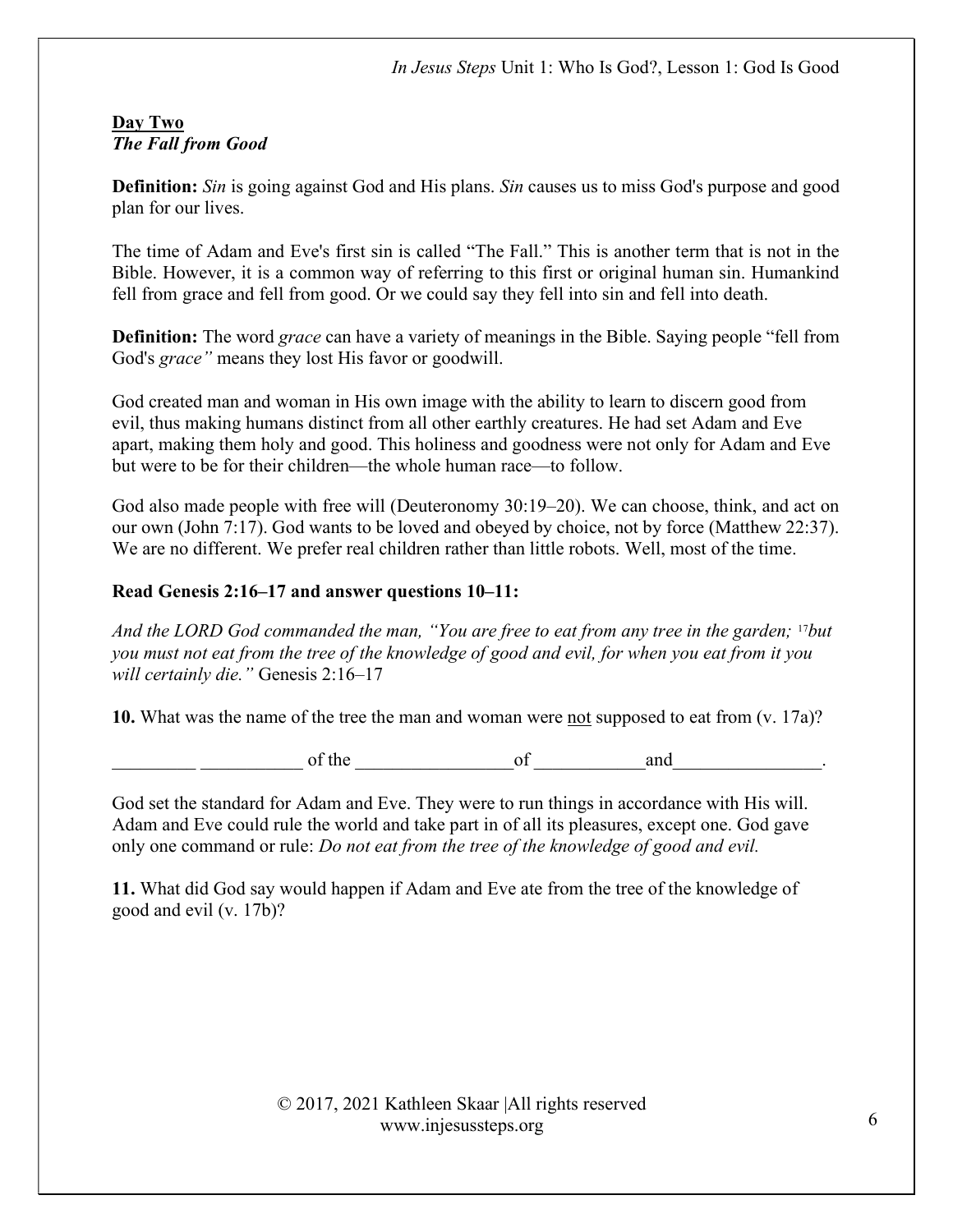## Read Genesis 3:4–7 and answer questions 12–16:

"You will not certainly die," the serpent said to the woman.  $5$ "For God knows that when you eat from it your eyes will be opened, and you will be like God, knowing good and evil." <sup>6</sup>When the woman saw that the fruit of the tree was good for food and pleasing to the eye, and also desirable for gaining wisdom, she took some and ate it. She also gave some to her husband, who was with her, and he ate it.  $7$ Then the eyes of both of them were opened, and they realized they were naked; so they sewed fig leaves together and made coverings for themselves. Genesis 3:4–7

The serpent is another name for Satan, or the devil. Satan was either possessing or appearing as a serpent. See also Revelation 12:7–9, 20:2; John 8:44.

12. What did the serpent (Satan, the devil, Lucifer) say to the woman, Eve, about dying (v. 4)?

13. According to Satan, why did God not want Adam and Eve to eat from this particular tree?

14. Why did the woman disobey God by eating from the tree of the knowledge of good and evil  $(v. 6)?$ 

15. Did the man disobey God by eating from the tree of the knowledge of good and evil (v. 6c)? Yes No (Underline One)

16. What happened after they ate from the tree of the knowledge of good and evil (v. 7)?

This is the most significant story of the Bible regarding good and evil. Here is where sin, or evil enters the perfect world. Notice, the serpent or Satan did not force Eve to eat from the tree of the knowledge of good and evil. He invited her to sin—that is, he tempted her. Eve in turn invited Adam to sin. She gave him the fruit. Eve did not force Adam to sin either. He had the ability to say no.

Satan and his followers cannot make you, me, or anyone else sin. They have limited power and are under God's rule (Job 1 and 2; Luke 22:31). Therefore, each person is responsible for their own sin or disobedience to God.

# Read James 1:13–15 and answer questions 17–19:

When tempted, no one should say, "God is tempting me." For God cannot be tempted by evil, nor does he tempt anyone;  $14$  but each person is tempted when they are dragged away by their own evil desire and enticed. <sup>15</sup>Then, after desire has conceived, it gives birth to sin; and sin, when it is full-grown, gives birth to death. James. 1:13–15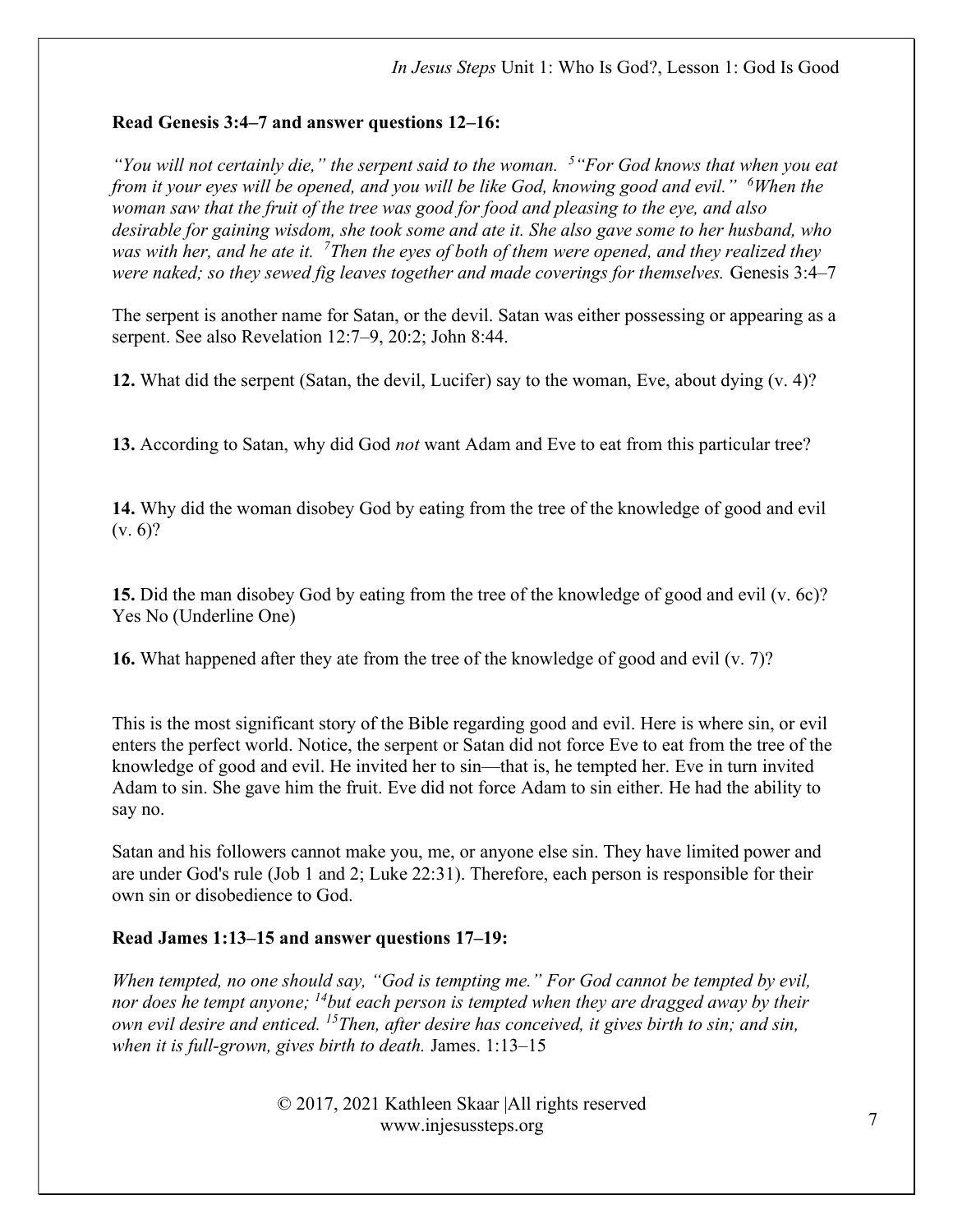17. Could God ever be tempted or attracted to sin (v. 13)? Yes No (Underline One)

18. Does God ever tempt or invite anyone to do or be evil (v. 13)? Yes No (Underline One)

19. Each person, including you and me, are tempted by our own  $\qquad \qquad$  desire (v.14).

Satan is the father of lies (James 8:44). He will speak half-truths, twist the truth, or just lie outright to get people to join his revolt or rebellion against God. Satan is not alone. He is a fallen angel who sinned and invited other angels to join him. These are the demons he rules and who try to rule us.

# Read Ezekiel 28:14–17 and answer questions 20–21:

You were anointed as a guardian cherub, for so I ordained you. You were on the holy mount of God; you walked among the fiery stones. <sup>15</sup>You were blameless in your ways from the day you were created till wickedness was found in you. <sup>16</sup>Through your widespread trade you were filled with violence, and you sinned. So I drove you in disgrace from the mount of God, and I expelled you, guardian cherub, from among the fiery stones.  $^{17}$ Your heart became proud on account of your beauty, and you corrupted your wisdom because of your splendor. Ezekiel 28:14–17

**Definition:** A *cherub* is a class or group of angels usually represented with wings. The *cherubim* are guards or attendants.

Definition: Fiery Stones are gemstones, such as emeralds, that describe God and heaven. The precious stones reflect the brilliance of God's presence and heaven (Revelation 4:3, 21:18–21).

20. Satan was a guardian cherub in heaven that was blameless in his ways from the day God created him until what was found in him (v. 15)?

21. What had happened to Satan's heart (v. 17)?

Angels were also created good by a good God. Satan was a beautiful and powerful being who had free will. He chose to sin on his own. God was not responsible for his sin, nor did God create evil. Again, God gives the right for His created beings to choose, even the angels. Satan chose to rebel rather than serve God.

Evil is the opposite of goodness, or we could say evil exists when goodness is absent. When we choose something or someone other than God, wickedness appears. God knows all things, so yes, God knew this could and would happen.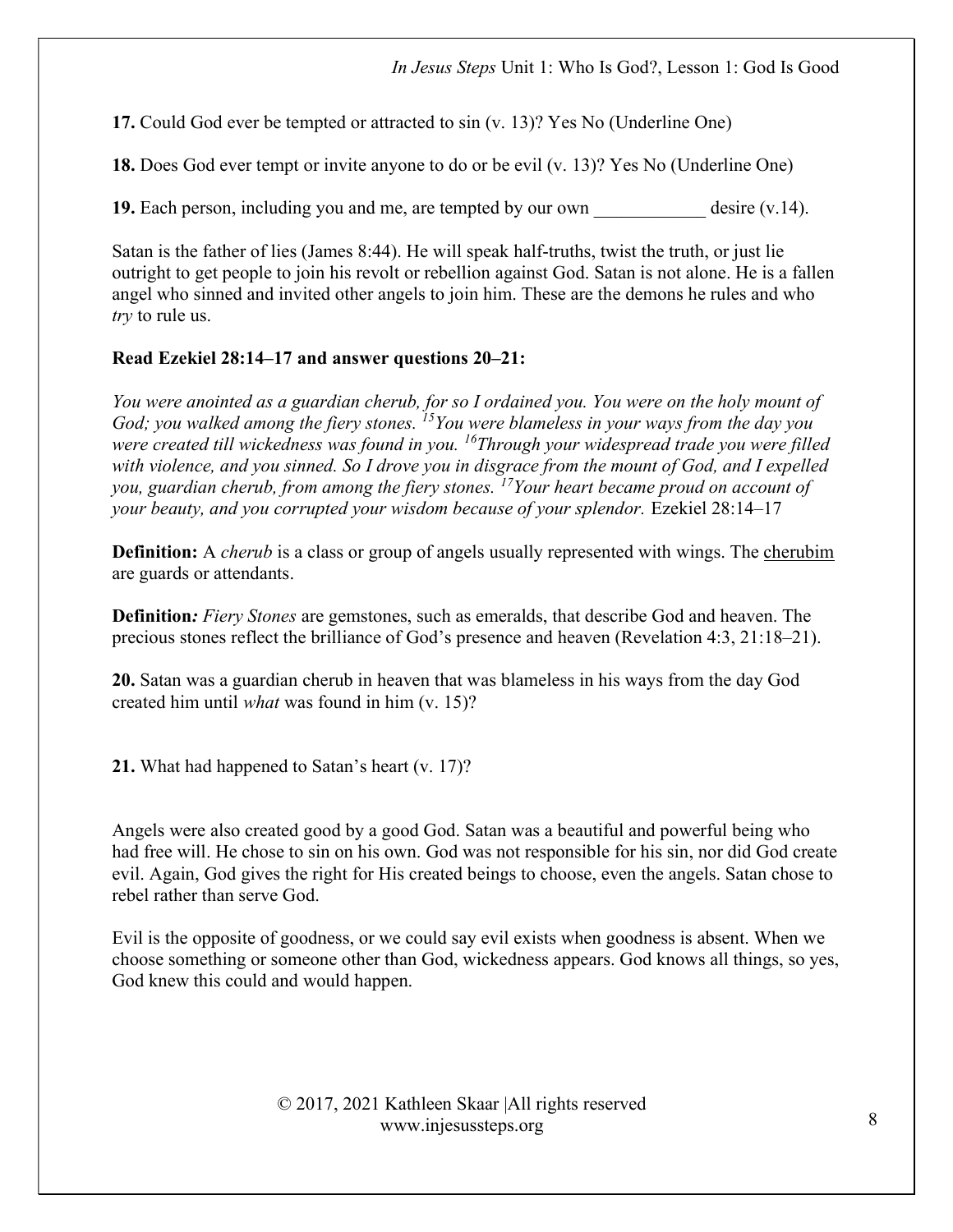The fact that God knows all things and allows evil to continue does not change the truth of His goodness. God is perfectly good. We are limited in our knowledge and do not have the wisdom to judge God's plan for His world.

We do not know everything that is happening in a seemingly bad or dire situation. Maybe the issue is making one or more persons turn to God. We simply do not understand how God is working in the spiritual world to bring good out of evil. Or how much people, although hurting, may be blessed beyond our imagination. The blessing may come while they are on earth or in the next world to come.

For example, the ministry CLI Prison Alliance has received many letters from inmates about their imprisonment. They say similar things, like, "It was good for me to come to prison because I found Jesus." Or "I thank God for being in prison because if I hadn't come here, I would never have known God."

22. Read Psalm 119:71: It was good for me to be afflicted so that I might learn your decrees. Have you ever experienced a time of pain or trouble and saw good come from it? Yes No (Underline One) If yes, please write about it:

If you are in pain now, trust God. Do not give up. Pray. God is faithful and knows what is best. How a good human or a good angel could choose evil over God is a mystery. We do not know how the desire to disobey God could appear, even when tempted. The Bible tells us when evil appeared, but it does not tell us how.

23. Read Isaiah 55:8–9. Are our thoughts and ways as great and wonderful as God's? Yes No (Underline One)

"For my thoughts are not your thoughts, neither are your ways my ways," declares the LORD.  $9"$ As the heavens are higher than the earth, so are my ways higher than your ways and my thoughts than your thoughts." Isaiah 55:8–9

24. Read Romans. 9:20. Do human beings have any right to question God or His goodness in creation? Yes No (Underline One)

But who are you, a human being, to talk back to God? "Shall what is formed say to the one who formed it, 'Why did you make me like this?'" Romans 9:20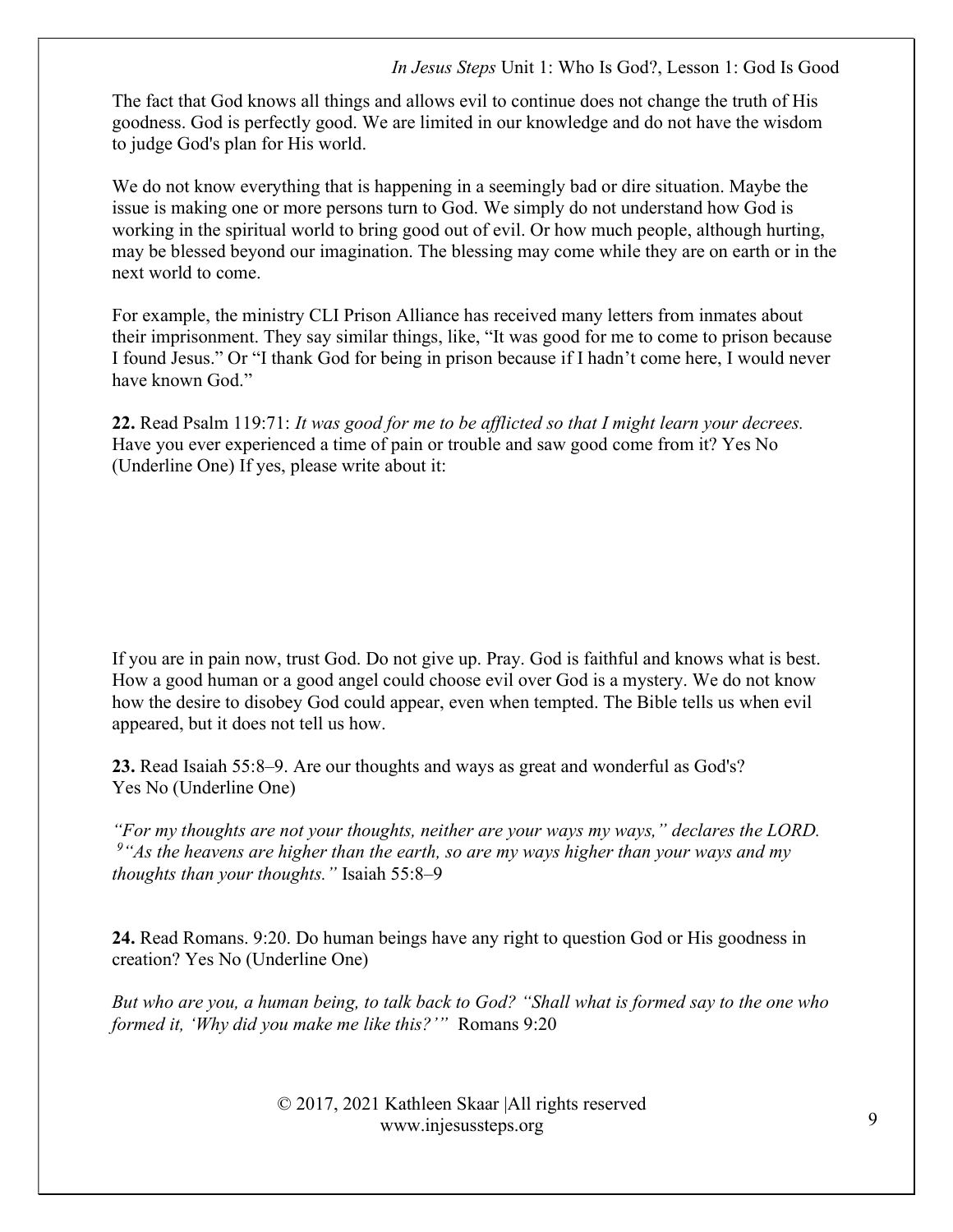God welcomes sincere questions and a seeking after truth. However, He does not appreciate criticism (disapproval) of His handiwork. God made us and the world in His vast goodness, power, and love. As a created creature, we do not have a right to question God's pure motives.

We have little knowledge and understanding compared to God. We see the world from our limited viewpoint. Only God is smart and wise enough to plan a world that makes sense.

In fact, even the existence of evil is a reason (argument) for God and His goodness. The Bible explains when evil appeared, who is now causing it, and when it will end. No other person or source has genuine answers for the existence of evil or good.

God's goodness still abounds in our world. It is from the good that we can recognize the bad. If God did not exist, we would not even have a definition of good and evil. Jeffrey Dahmer, the notorious sexual predator and cannibal, who later converted to Christianity, said, "If it all happens naturalistically, what's the need for a God? Can't I set my own rules? Who owns me? I own myself."<sup>2</sup>

Even at an early age Florence Nightingale knew there is a God of purpose. Florence was born May 12, 1820 into a wealthy, upper class family. When she was eight years old she began helping her mother take food to villagers near their home in Embley Park, England.

On one of their visits, Florence had the privilege of helping with a sick baby. This act filled her with love and sense of purpose. Even at this young age, Florence realized this was God's work. She recalled Matthew 25:40, The King will reply, "Truly I tell you, whatever you did for one of the least of these brothers and sisters of mine, you did for me."

# Read Isaiah 14:12–15 and answer questions 25–26:

How you have fallen from heaven, morning star, son of the dawn! You have been cast down to the earth, you who once laid low the nations!  $^{13}$  You said in your heart, "I will ascend to the heavens; I will raise my throne above the stars of God; I will sit enthroned on the mount of assembly, on the utmost heights of Mount Zaphon.  $^{14}I$  will ascend above the tops of the clouds; I will make myself like the Most High." <sup>15</sup>But you are brought down to the realm of the dead, to the depths of the pit. Isaiah 14:12–15

25. Satan had fallen from heaven and was cast down where (v. 12)?

26. Who did Satan want to rule over (v.13–14)?

27. Satan was brought down to the realm of the  $($ v. 15).

<sup>&</sup>lt;sup>2</sup> Randy Alcorn, *If God Is Good*, Multnomah Books, (Colorado Springs, CO, 2009), 122.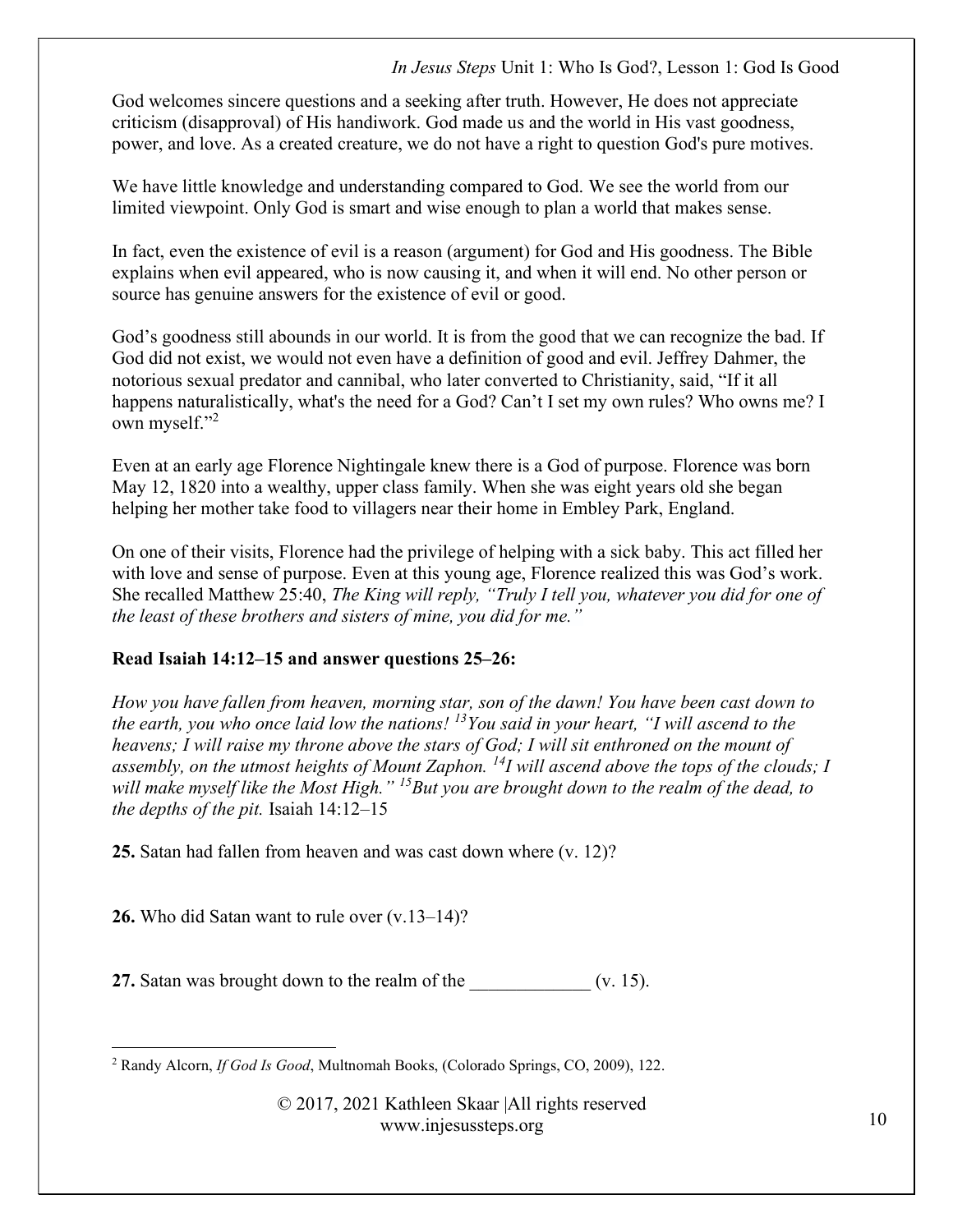Satan was the first to sin. His sin immediately separated him from God and His good kingdom. Satan lost his position and wanted to bring others down with him. He tempted other angels to sin. Sadly, some of the angels were fooled and followed him (Revelation 12:7–9). These are the fallen angels the Bible calls demons.

Not satisfied with his band of fallen angels, Satan set his sight on God's new creation. He wanted to ruin these new creatures that God loved so much. He set a trap. Perhaps the man and woman would want to be like God, too. Pride was the cause of their downfall, and it became the root of humanity's sin also.

**Definition:** Pride, in the context of sin, is a high opinion, in thought or action, of oneself. It is the view that one's own person is more important, superior, talented, or worthwhile than another's.

We do not know if Satan had a chance to repent or turn from his pride and evil ways. Maybe God was giving him a chance to change by allowing him to roam the earth. However, the Bible does not tell us this. We do know he has continued in sin and is doomed. When this world ends, he will be thrown into the lake of fire where he will suffer day and night "for ever and ever" (Revelation 20:10).

We, and all human beings, have an opportunity to turn from sin. God has a plan for us to be forgiven. However, those of us who do not take advantage of God's plan will suffer the same future as Satan. This fact makes God just, righteous, and good.

—End Day Two—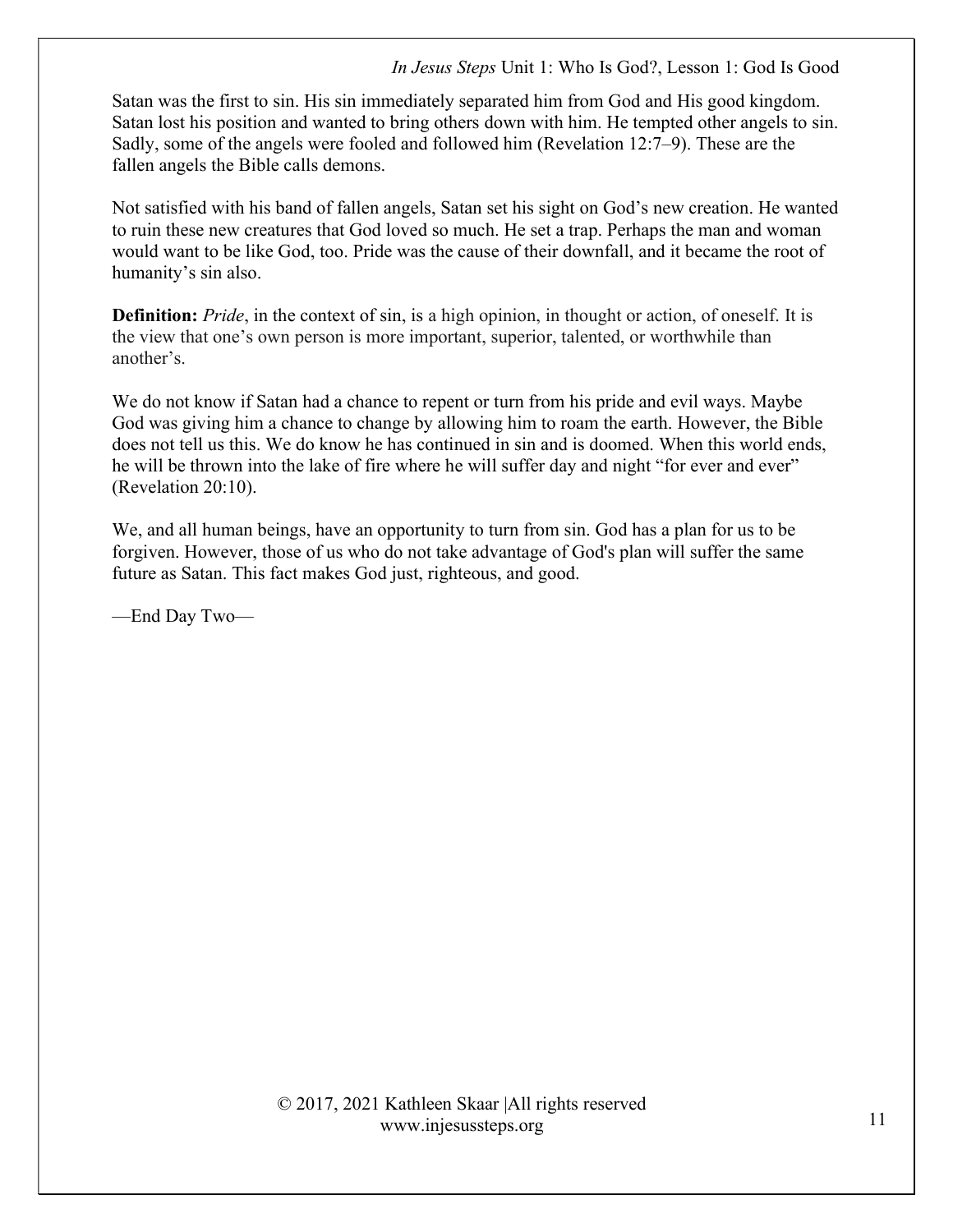#### Day Three The Rescue

28. Read Genesis 18:25. Does God treat the righteous and the wicked alike? Yes No (Underline One)

Far be it from you to do such a thing—to kill the righteous with the wicked, treating the righteous and the wicked alike. Far be it from you! Will not the Judge of all the earth do right? Genesis 18:25

God, the Judge of all the earth, always does what is right and good. He does not treat the righteous and the wicked alike. The wicked must be judged and punished. However, God is so good that He planned for every person to be saved from everlasting punishment. Before we look at this good news (called the gospel), we must understand that we are all sinners.

Just as our physical characteristics are passed down, our sin nature is also passed on to us. We are all descendants of (come from) Adam and Eve and receive from them our physical and spiritual characteristics. Even if we were to die before we committed sin, we are still sinners because of our sinful nature (Romans 5:12; Ephesians 2:3).

29. Read Psalm 51:5. When do we become sinful?

Surely I was sinful at birth, sinful from the time my mother conceived me. Psalm 51:5

30. Read Romans 5:12. Who is the one man through which sin entered the world?

Therefore, just as sin entered the world through one man, and death through sin, and in this way death came to all people, because all sinned. Romans 5:12

God created Adam first and gave him the first command (Genesis 2:15–17). The Bible tells us that God made Eve from Adam's side. They were separate human beings but were to be united as one flesh (Genesis 2:23–24). Adam was chosen to be the representative of humanity's sin.

Every human has sinned in some way in their lifetime. Death is the punishment for sin. You might say humans are all under a death sentence. Our death sentence includes our physical death and spiritual death. Spiritual death is separation from God and all goodness.

God is so good that He has provided for the punishment for our sins. He sent His own Son, Jesus Christ, to pay the penalty (punishment) for all sin. Jesus, God the Son, came to earth willingly. He allowed Himself to be born of the Virgin Mary and to die on a cross for you and me.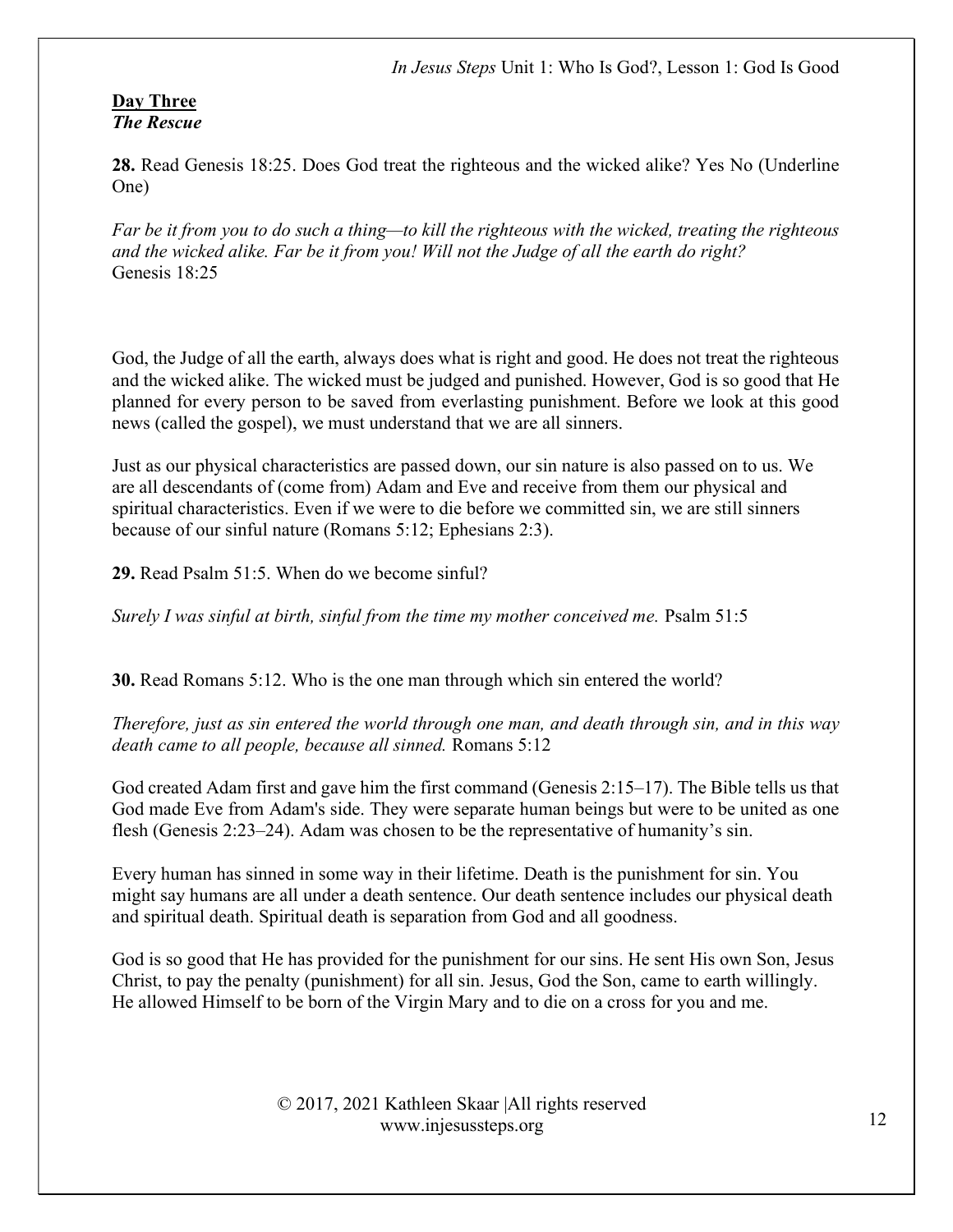# Read Romans 3:22–26 and answer questions 31–34:

This righteousness is given through faith in Jesus Christ to all who believe. There is no difference between Jew and Gentile, <sup>23</sup>for all have sinned and fall short of the glory of God, <sup>24</sup>and all are justified freely by his grace through the redemption that came by Christ Jesus.  $^{25}$ God presented Christ as a sacrifice of atonement, through the shedding of his blood—to be received by faith. He did this to demonstrate his righteousness, because in his forbearance he had left the sins committed beforehand unpunished— $^{26}$ he did it to demonstrate his righteousness at the present time, so as to be just and the one who justifies those who have faith in Jesus. Romans 3:22–26

**Definition:** Righteousness means being in a right relationship with God. It means doing what God expects. That is, doing God's will in all areas of life. This is a biblical definition.

31. How do humans become righteous (v. 22a)?

**Definition:** Faith means complete trust and dependence on God. Believing in Jesus Christ means the same as faith in Him. Faith is total commitment and loyalty to Jesus and to God's will.

32. How many people have sinned and fallen short of the glory of God (v. 23a)?

33. How many people who place their faith in Jesus Christ will be "justified" (v. 24)?

To justify is to make righteous. God is so good that He planned a way for people to be made righteous. This means inherited sin and all the sins humans commit on earth can be forgiven (Genesis 3:15). He sent His perfect Son to pay the penalty for sin by dying on a cross. Jesus is so good that He willingly died on the cross so that we would have our sins forgiven.

**Definition:** *Redemption* is a word that was used in ancient times. It meant to pay the price owed for the release of a convicted criminal, prisoner of war, etc. Biblical writers borrowed the word to describe Christ's death on the cross in payment of our sins. Thus, Jesus is known as our Redeemer.

**Definition:** Atonement can be remembered by taking the word apart (at-one-ment). It means to bring together as one, that is, to reconcile those who were enemies. Biblically, it is what Christ accomplished by His death and resurrection; He took away the effects of our sin. In this way, He makes those who trust Him as Lord and Savior at one with God.

34. What did Christ's sacrifice of atonement on the cross do for those who believe (v. 25–26)?

We are providing a lot of definitions. However, learning the meaning will help you in the future. As you come across these words in your reading, you will better understand the Bible.

35. Read Isaiah 40:11. Who looks after His people like a shepherd?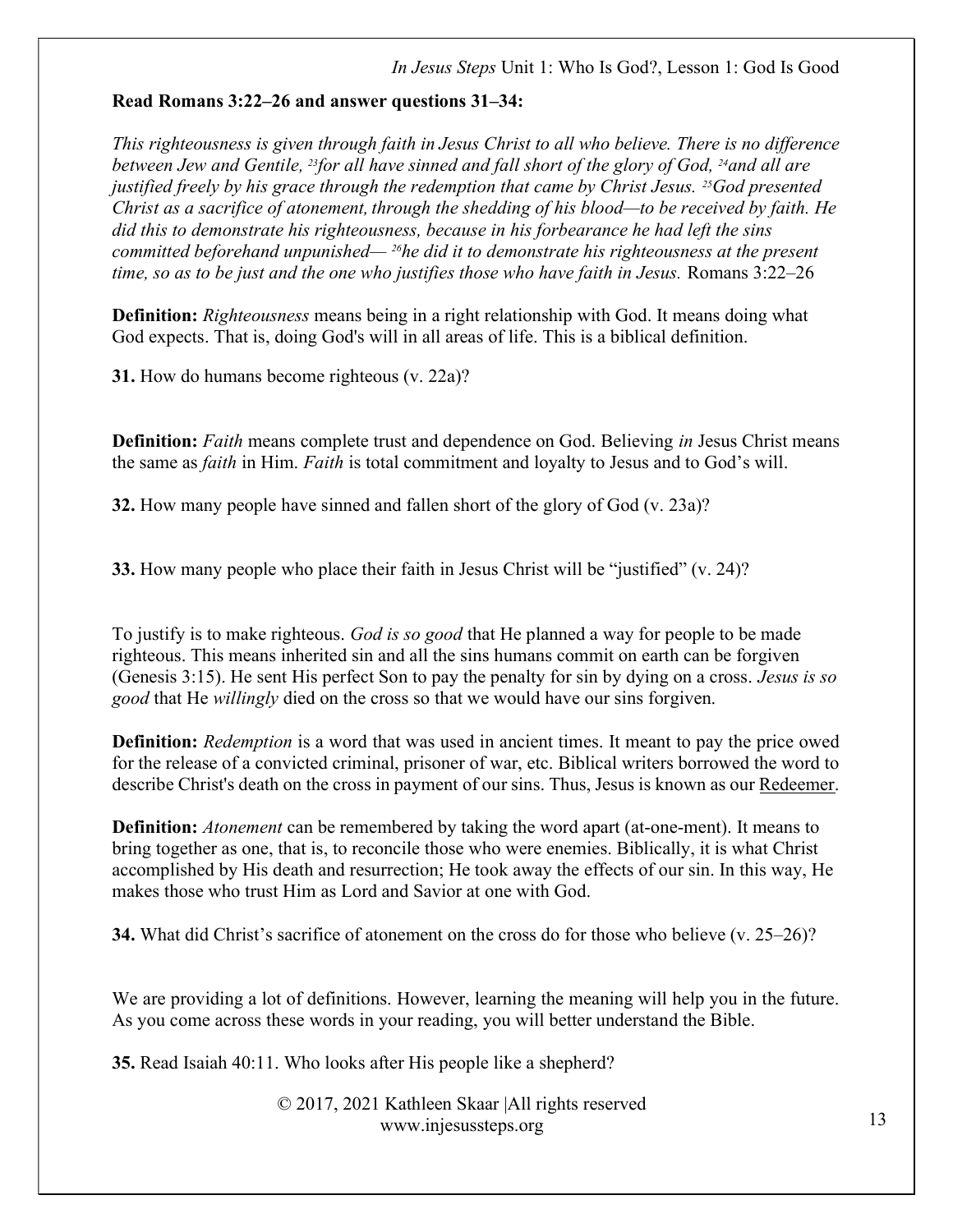He (God) tends his flock like a shepherd: He gathers the lambs in his arms and carries them close to his heart; he gently leads those that have young. Isaiah 40:11 (parentheses added)

God loves and cares for the people He made. Read Psalm 23 from the Holy Bible. God loves you and cares about your every need.

## Read John 10:11 and answer questions 36–37:

I am the good shepherd. The good shepherd lays down his life for the sheep. John 10:11

36. Jesus says, "I am the shepherd."

37. What does the good shepherd do?

Jesus gave His life by dying on the cross for our sins. God, the Father, raised Him from the dead and Jesus is now our living Lord and Savior. That is, He is our Savior if we believe in Him and follow Him in faith (Philippians 2:12). Following in faith means to trust and obey God.

The following verses explain how a person is saved from their sins and can have a relationship with God. It is a matter of stating your belief in Jesus as Lord and meaning it in your heart. Your heart includes mind, soul, and spirit.

If you declare with your mouth, "Jesus is Lord," and believe in your heart that God raised him from the dead, you will be saved.  $^{10}$ For it is with your heart that you believe and are justified, and it is with your mouth that you profess your faith and are saved. Romans 10:9–10

If you have already prayed sincerely for Jesus to come into your life, you do not need to pray a particular prayer of commitment again. You are His child and belong to Him! However, you do need to continually confess your sins and remind yourself that Jesus is Lord of your life. We all need to review our thoughts and actions and see if they line up with God's word Word—the Bible—and His ways.

Sometimes a person was not sincere in their prayer or commitment to God. Perhaps you were in a group responding to the gospel message and just went along with the crowd. Or maybe you prayed as a child but really did not understand or know what you were doing. There could be other reasons. If you are not sure or have never prayed to receive Jesus as your Lord and Savior, you may pray:

Lord Jesus, I believe You are the Son of God who died for my sins. I have not obeyed God and I am truly sorry. Right now, I turn from my sins and invite You to come into my life. I receive You as my Lord and Savior. I want God's plan for my life. I will follow You and obey You in all that I do. Thank You, Heavenly Father, for saving me and loving me. I love You. Amen.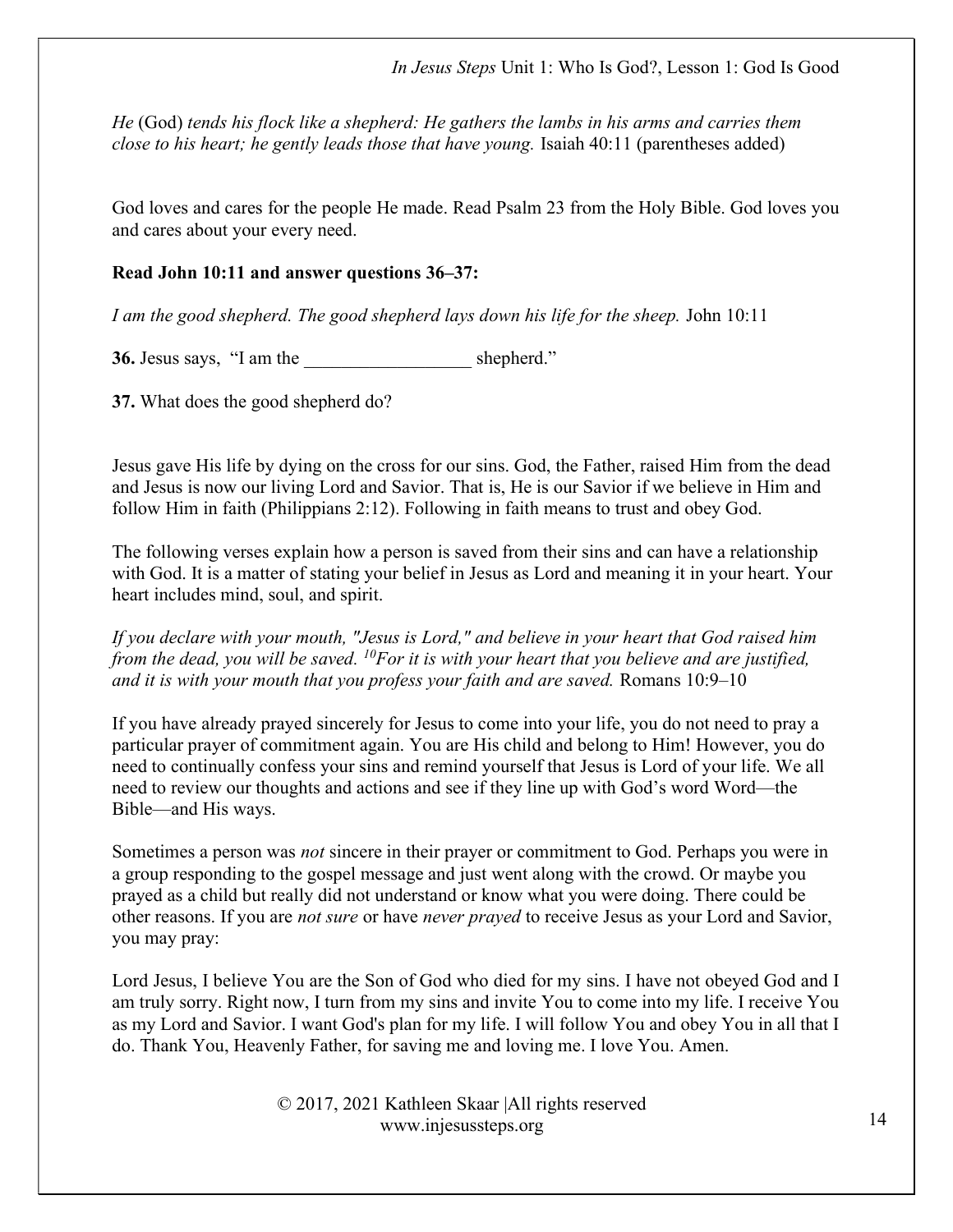38. I prayed the above prayer *today* from my heart. I sincerely trust Jesus as my Lord and Savior.

Your Name: <u>Date:</u>

If you trusted Jesus as your Lord and Savior after praying above, please let us know so we can rejoice with you. You may either email us at kathleen.skaar $7\omega$ gmail.com with the month, day, and year of your decision or go to our website, injesussteps.org and locate: "New Decision to Follow Jesus" on the Homepage. Click on "Share With Us" and fill out the form.

Make sure you share with the other disciples in your group. They will also rejoice with you! No matter what age or how many years you have been attending church, this is exciting news that causes much rejoicing in heaven (Luke 15:10).

Trusting Jesus means following His plan for your life. When Florence Nightingale was 17 years old, she felt God calling her into His service. God used her wealthy household in various ways to help Florence in her calling. For example, her desire for nurse uniforms came from that early life of leisure (free of work). The servants in her household had specific uniforms or dress to identify their jobs. Nurses needed to be identified properly in their work.

Florence also learned the importance of organization from how the servants were managed. There could be forty or more workers on an estate. Duties were assigned and done in a timely fashion. God will use everything in our past and present for His glory, if only we will let Him.

It would still be years before Florence would fully understand her calling to help the sick. Nevertheless, Florence was always thinking about doing something good. God is good and gives us a mindset to do good in our lives. What "good" do you feel God calling you to do? Pray and ask Jesus to show you the way.

—End Day Three—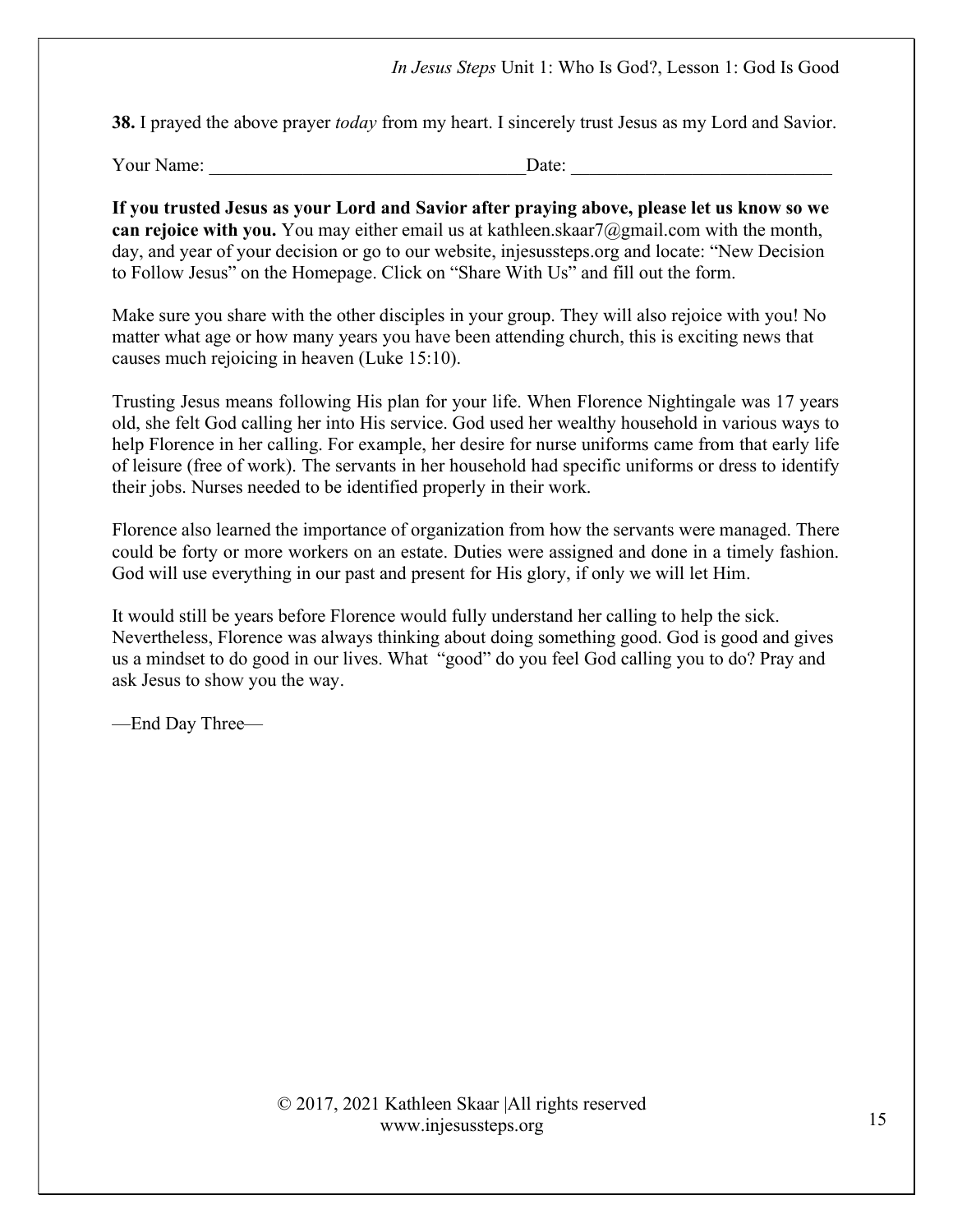## Day Four The Good Relationship

Although each of us has turned our backs on God, selfishly doing things our way, He continues to reach out to us in love. He reaches out to everyone with compassion. Compassion is concern for the suffering of another. If you are reading this lesson, God has given you His plan of salvation. We pray you will accept Jesus and live through Him.

**Definition:** Salvation means to save—or deliver—from danger, loss, or ruin. In Christian terms, salvation means being saved from the penalty of sin through the power Christ Jesus.

Perhaps you have been a believer for some time or trusted Jesus during this lesson. We join you in praising God for His goodness in restoring your relationship with Him. Your life will never be the same. You may still go through difficult and painful situations, but God will help you through them.

Jesus walked the earth and went through many painful trials. He was rejected by people He created and loved. He was misunderstood by family and friends. He was abandoned. During His suffering before being placed on a cross to die, He was beaten by a whip until He was barely recognizable. He was humiliated (dishonored or shamed). And lastly, Jesus was nailed to that cross and received all the sins of the world into His body. God understands pain.

39. Read Psalm 145:9. The Lord is to the has the has con all he has made.

The Lord is good to all; he has compassion on all he has made. Psalm 145:9

Remember that we live in a fallen world and sin is all around us. God has not promised us a perfect life until we get to heaven. What He does promise is that He will work out everything in your life for good so that you may become like our Lord, Christ Jesus.

40. Read Romans 8:28–29. For believers who have been called according to God's purpose, who did He decide we should be like?

And we know that in all things God works for the good of those who love him, who have been called according to his purpose. <sup>29</sup>For those God foreknew he also predestined to be conformed to the image of his Son, that he might be the firstborn among many brothers and sisters. Romans 8:28–29 (Predestine means to decide in advance; predetermine by divine will.)

Some people think God is not good because He will judge sinners. On the contrary, allowing evil to exist without penalty would not be fair. Hell is the punishment for those who die in their sins. It is a place of agony and torment (Mark 9:43; Matthew 18:8, 25:46; Revelation 20:10).

Remember, God sent His Son to die a horrible death to rescue sinners from punishment and hell. If someone does not accept this amazing sacrifice, that person deserves God's wrath. For now, our job is to pray for sinners to accept God's offer and escape the fires of hell.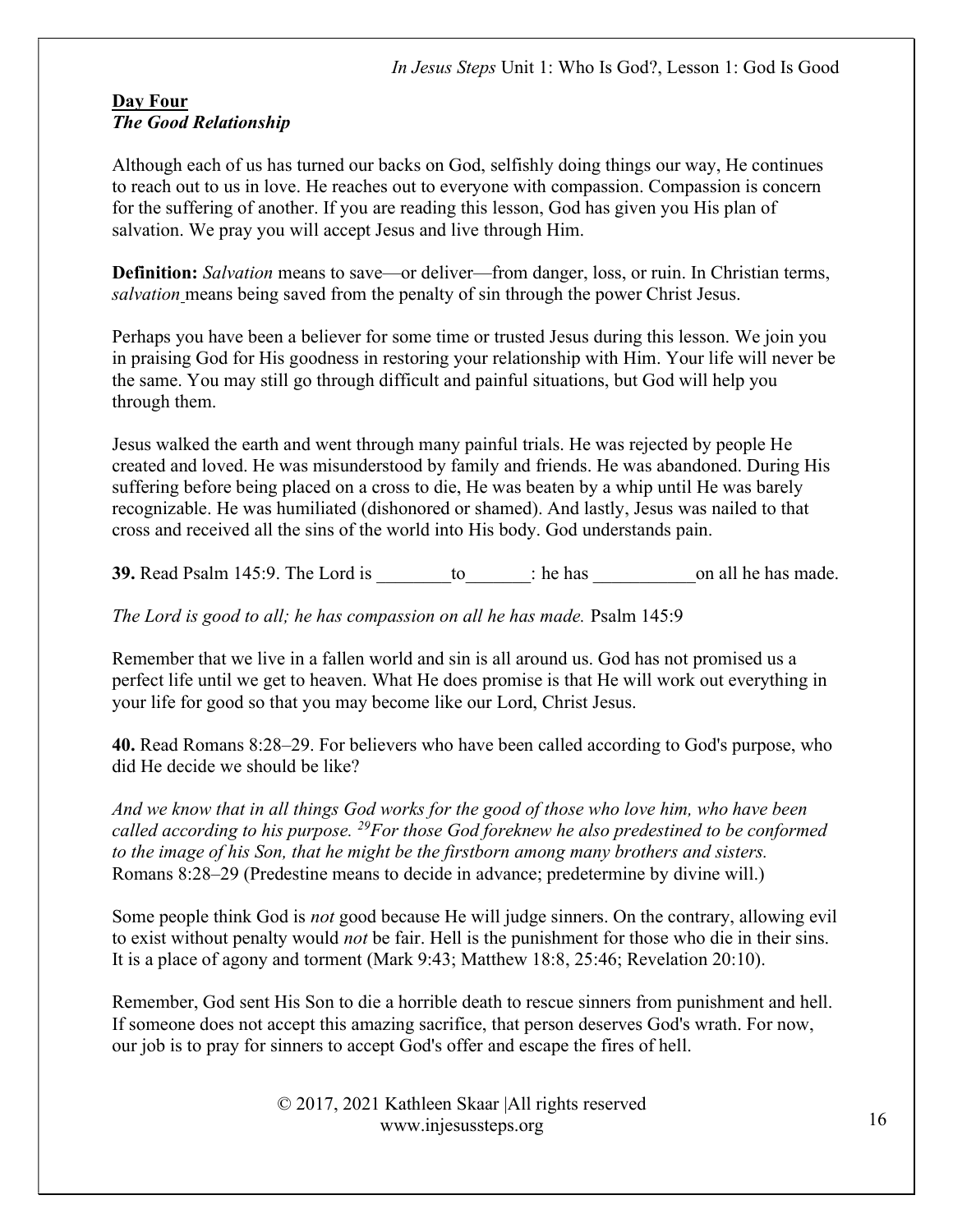Also, remember God is the judge of each person. We cannot judge whether a person has gone to heaven or hell. Only God knows a person's heart. A person could be saved right before his death. However, waiting until the last minute is a bad idea. Who can know when that last hour may come?

God is good. God is righteous. He would not be good if He let the crimes against Him and His people to go unpunished. But He is patient and that is one reason the world still exists.

41. Read 2 Peter 3:9. How many people does God want to repent (turn from sin)?

The Lord is not slow in keeping his promise, as some understand slowness. Instead he is patient with you, not wanting anyone to perish, but everyone to come to repentance. 2 Peter 3:9

# Action Step

42. Read Psalm 119:68 and pray for God to teach you His decrees. Did you pray? Yes No (Underline One)

You are good, and what you do is good; teach me your decrees. Psalm 119:68

Definition: *Decrees* are statutes, laws, or commands. A decree is the way God wants things to work.

God is good and wants things to work for good. He is always the same. There is never a time when God is not good.

# Read James 1:17 and answer questions 43–44:

Every good and perfect gift is from above, coming down from the Father of the heavenly lights, who does not change like shifting shadows. James 1:17

43. Where does every good and perfect gift come from?

44. Does God ever change from being good? Yes No (Underline One)

God is the definition of goodness. There is no goodness anywhere without God. The goodness in the world is due to God. Even when nonbelievers do a good deed, it is due to God's influence. The evil in the world is caused by Satan and his followers or when we turn away from God.

Even as Christians we may turn from God at times. We still have a sin nature and free will—we are free to obey or disobey God. Although we do not like to sin anymore and have the ability not to sin, at times we still do. God has given us help through His Holy Spirit.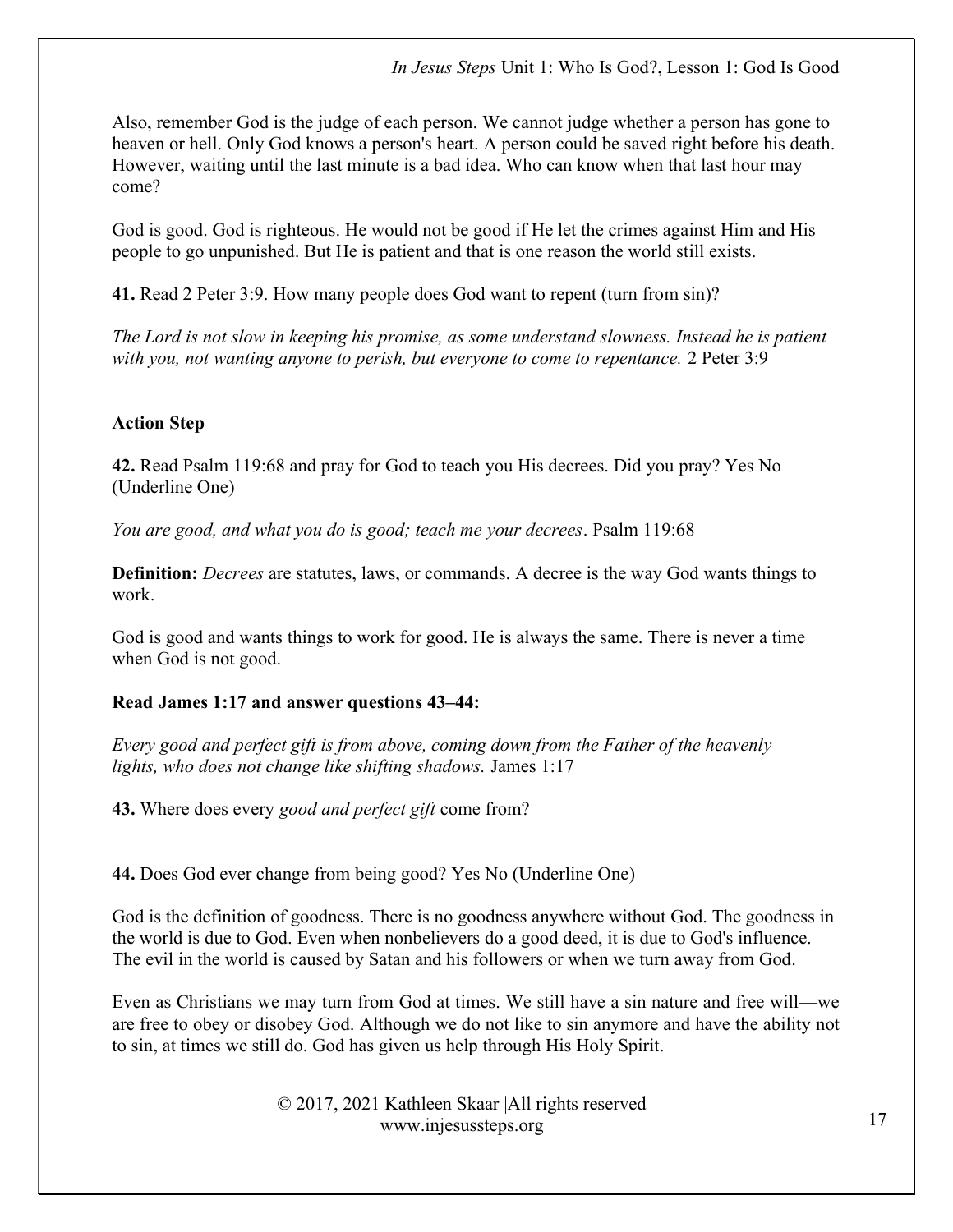45. Read Luke 11:13. Who will your Father in heaven give to you?

If you then, though you are evil, know how to give good gifts to your children, how much more will your Father in heaven give the Holy Spirit to those who ask him! Luke. 11:13

46. Read and pray Psalm 143:10: "My God, Teach me to do Your will and may Your good and Holy Spirit lead me in the way of righteousness. Amen." I prayed: Yes No (Underline One)

Teach me to do your will, for you are my God; may your good Spirit lead me on level ground. Psalm 143:10

Florence Nightingale continued to pray and seek God's will. At times she would become frustrated with her social life and status. She longed to be useful. She continued to dream about the "good" God wanted her to accomplish. Gradually, the Holy Spirit led her to help with the sick and dying.

Miss Nightingale was a pretty young woman and had many suitors. A suitor is a man who pursues a relationship with a particular woman, with a view toward marriage. In fact, she had two marriage proposals but accepted neither. She was concerned that she would not be able to pursue God's call through her nursing work. She never married and had no regrets.

Although her parents were not supportive of her desire to work as a nurse, she persisted. She attended the Institute of Kaiserswerth in Germany, where Christian women were trained in nursing methods. They were also taught to be faithful and live simple lives.

In 1853 Florence became superintendent of the Institute for the Care of Sick Gentlewomen. She was 33 years old. She immediately improved care and cut the costs for patients in half. Using excellent management and organizational methods did not lessen her commitment to care and relationships. Her patients loved her and wrote many notes saying so.

In 1854 cholera<sup>3</sup> broke out in London. Florence not only managed the institute, but she also worked tirelessly in another hospital and slum area. It was dangerous and tough work. But it was during these challenging times when she was attending the sick that she would have a sense of Christ's presence. She said it was as if all at once He stood in the midst of them."<sup>4</sup>

It had been 16 years since Florence waited to fulfill her calling, but now things were moving quickly. In just two short years, she became a leading expert on hospitals. With her good character and reputation came an opportunity for an even tougher job. She would be tested in a place of extreme evil and suffering.

—End Day Four—

<sup>&</sup>lt;sup>3</sup> Cholera is an infectious and often deadly bacterial disease of the small intestine, typically contracted from infected water supplies and causing severe vomiting and diarrhea.

<sup>&</sup>lt;sup>4</sup> Sam Wellman, *Florence Nightingale*, in Heroes of the Faith, (Uhrichsville, Ohio: Barbour Publishing, 1999), 90.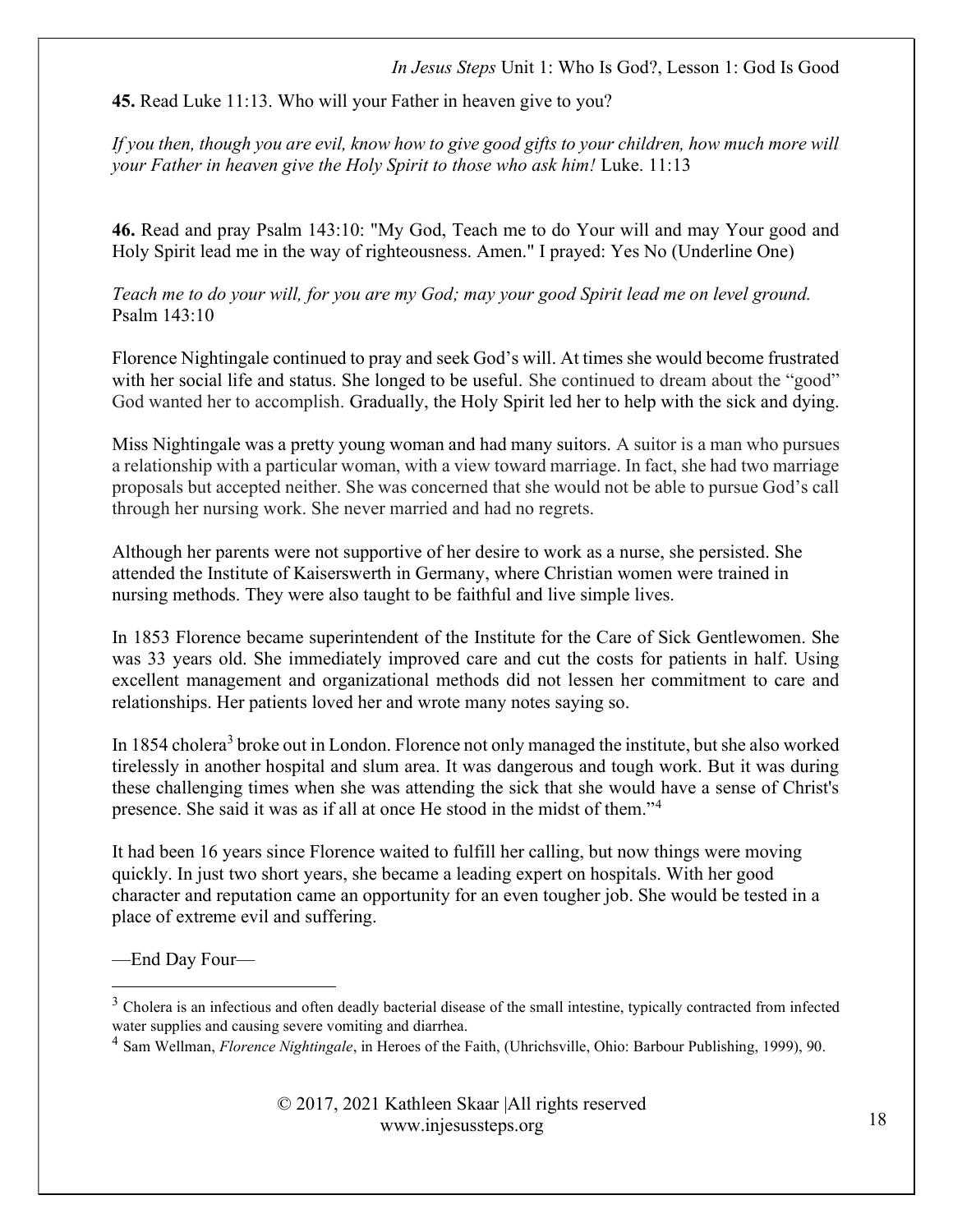# Day Five Why Does God Allows Evil and Suffering?

Why does a good God allow evil and suffering? It is an ancient question. Why God does not always answer prayers positively is another old question. Think of a child praying for his sick mother to live—and yet her mother dies. It seems God allowed needless suffering and did not answer the child's prayer. You may have examples in your own life, where you feel God abandoned you, even when He had not.

The topics of evil and unanswered prayer both focus on God's seeming lack of love and goodness. There are some theologians (people who study God as presented in the Bible) who will try and answer this dilemma (problem) by saying that God is limited in power or knowledge. Therefore, He cannot stop evil or answer every prayer because He either does not see it coming or is not strong enough to stop it. Thus, God is good and loving, but just not knowing and powerful enough to do something about troubles. This is incorrect—and it is not how the Scriptures present God.

The Bible is clear: God is all-powerful (omnipotent) and all-knowing (omniscient). He is above His creation, yet He cares for all His creation. This is the truth we can accept as we continue with our study, for it is how the Scriptures reveal God. Trying to weaken our Supreme Ruler to make Him fit into human understanding is wrong and ultimately damaging to our faith.

47. Read the following verses from Isaiah 43:13, Daniel 4:34, and Luke 1:37 about God being allpowerful. What do you learn from these verses?

Yes, and from ancient days I am he. No one can deliver out of my hand. When I act, who can reverse it? Isaiah 43:1

At the end of time, I, Nebuchadnezzar, raised my eyes toward heaven, and my sanity was restored. Then I praised the Most High; I honored and glorified him who lives forever. His dominion is an eternal dominion; His kingdom endures from generation to generation. Daniel 4:34

"For no word from God will ever fail." Luke 1:37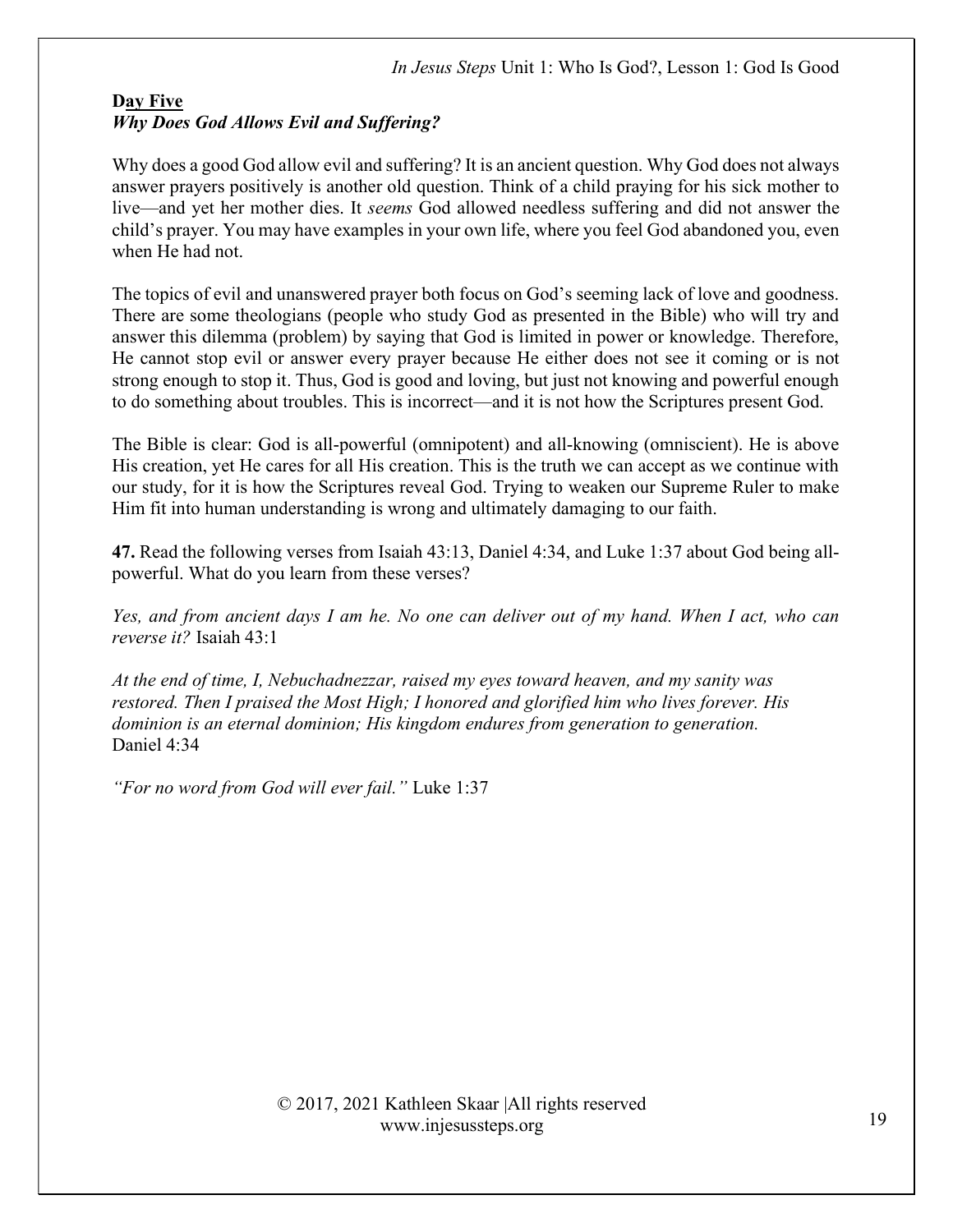48. Read the following verses about God being all-knowing from Psalm 147:5; Isaiah 40:28; Hebrew 4:13). What did you learn about God?

Great is our Lord and mighty in power; His understanding has no limit. Psalm 147:5

Do you not know? Have you not heard? The LORD is the everlasting God, The Creator of the ends of the earth. He will not grow tired or weary, and his understanding no one can fathom. Isaiah 40:28

Nothing in all creation is hidden from God's sight. Everything is uncovered and laid bare before the eyes of him to him to whom we must give account. Hebrews 4:13

Accountability: Be prepared to share your answers to questions 47–48 with the other disciples next week.

The prophet Habakkuk questions God, "Your eyes are too pure to look on evil; you cannot tolerate wrongdoing. Why then do you tolerate the treacherous? Why are you silent while the wicked swallow up those more righteous than themselves?" Habakkuk 1:13

When Habakkuk says that God's "eyes are too pure to look on evil," it does not mean He cannot see it. God is everywhere. He sees all that is happening and will judge wrongdoers. The meaning is in the second part of the sentence: "God cannot tolerate wrong." It means that God does not approve of evil.

Job also wanted to question God after he lost his children, health, and wealth:

Then Job replied:  $2$  "Even today my complaint is bitter; his hand is heavy in spite of my groaning.  ${}^{3}$ If only I knew where to find him; if only I could go to his dwelling! <sup>4</sup>I would state my case before him and fill my mouth with arguments." Job 23:1–4

Job thought it was God who was causing his troubles, but it was Satan. In the book of Job, Satan said to God, "Have you not put a hedge around him and his household and everything he has? You have blessed the work of his hands, so that his flocks and herds are spread throughout the land.  $^{11}$ But now stretch out your hand and strike everything he has, and he will surely curse you to your face." <sup>12</sup>The LORD said to Satan, "Very well, then, everything he has is in your power, but on the man himself do not lay a finger." Then Satan went out from the presence of the LORD. Job 1:10–12

God is in charge of everything and everyone. Notice, Satan had to get permission from God to make trouble for Job. God allows the devil to have power on earth for the current time.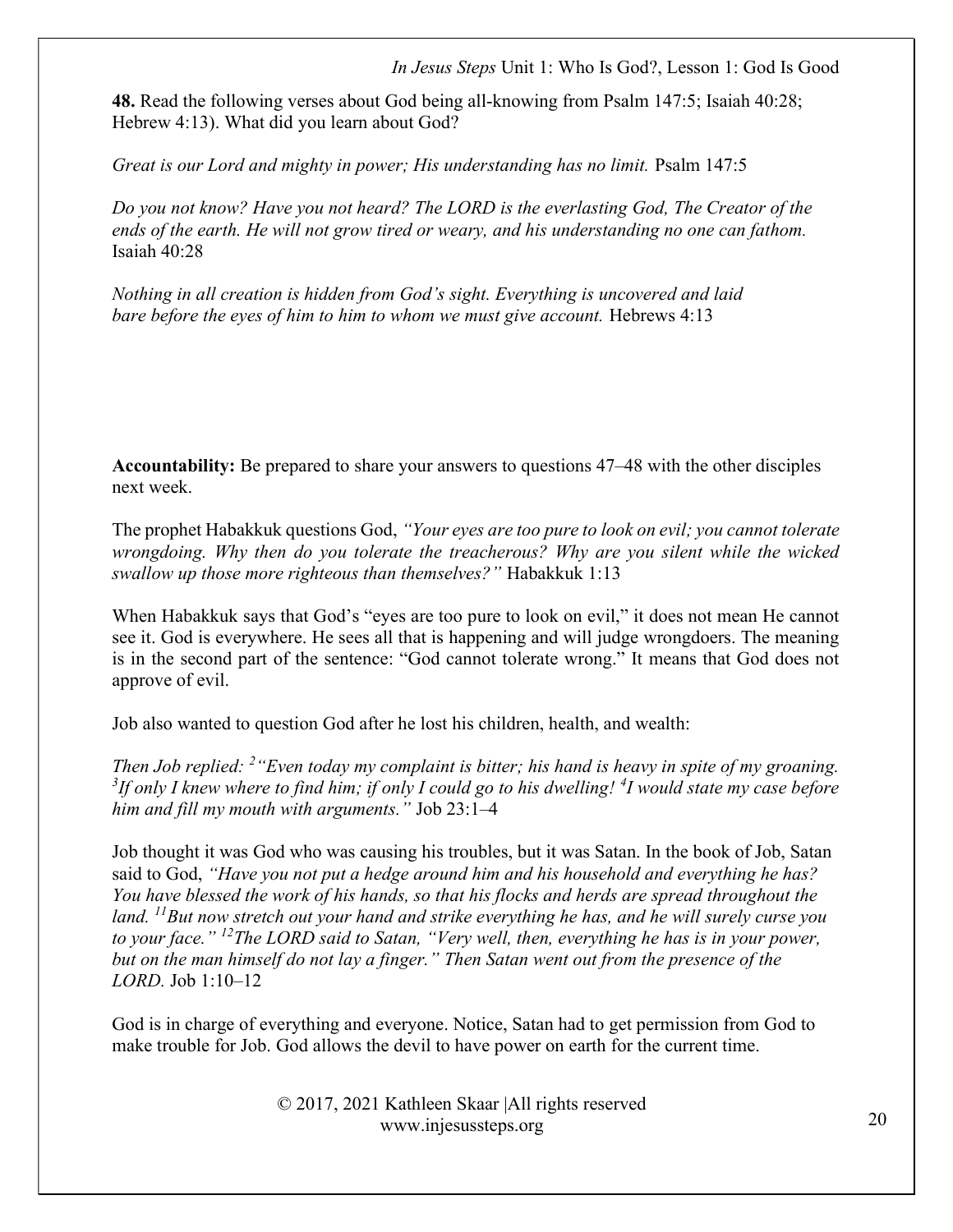Part of the answer goes back to creation. God wants to be loved for who He is, not just for the good gifts He gives. Suppose you were wealthy and generous to your friends and family. Then one day, you lost it all. You had no material gifts to give to others. Would you want your family and friends to stand by you, or walk off and want nothing to do with you?

People with great wealth often have this fear. They wonder, *Do people really love me or my* money? Does this person want to be my friend or want to use me for what they can get? Does this person want to marry me because of loving me or because of loving my money?

God may also use suffering to help others. Job went through tremendous heartache and pain. However, those who read his story, including God's eventual blessing and restoration of Job (in Job 42), gain comfort. God can use situations of suffering and unacknowledged prayer to build holy character and encourage others. Remember, our goal on this earth is to become like Jesus.

49. Have you ever felt God did not answer your prayers or protect you from evil? If yes, how do you look on those situations now?

50. Are you currently going through a hard time and feel that God does not care? If yes, please share so your team can pray with you:

51. Can you share a difficult time in your life that God has used to help others?

Accountability: Be prepared to share your answers to questions 49–51 with the other disciples next week.

Although Habakkuk and Job did not get a direct answer from God, they eventually stood in awe of Him (Habakkuk 3:2; Job 42:1–6). They understood that God is in control of all people and things. What He does is right, and they cannot think otherwise. They will trust God no matter what their circumstances look like.

God does answer prayers. He may delay answers or have good reasons for saying no. In addition, God does not answer evil requests or those requests that are not in His will. As tragic as it may seem for children to lose their mothers on earth, it may be part of a holier plan for those families. We will not have all the answers until we reach heaven, our permanent home.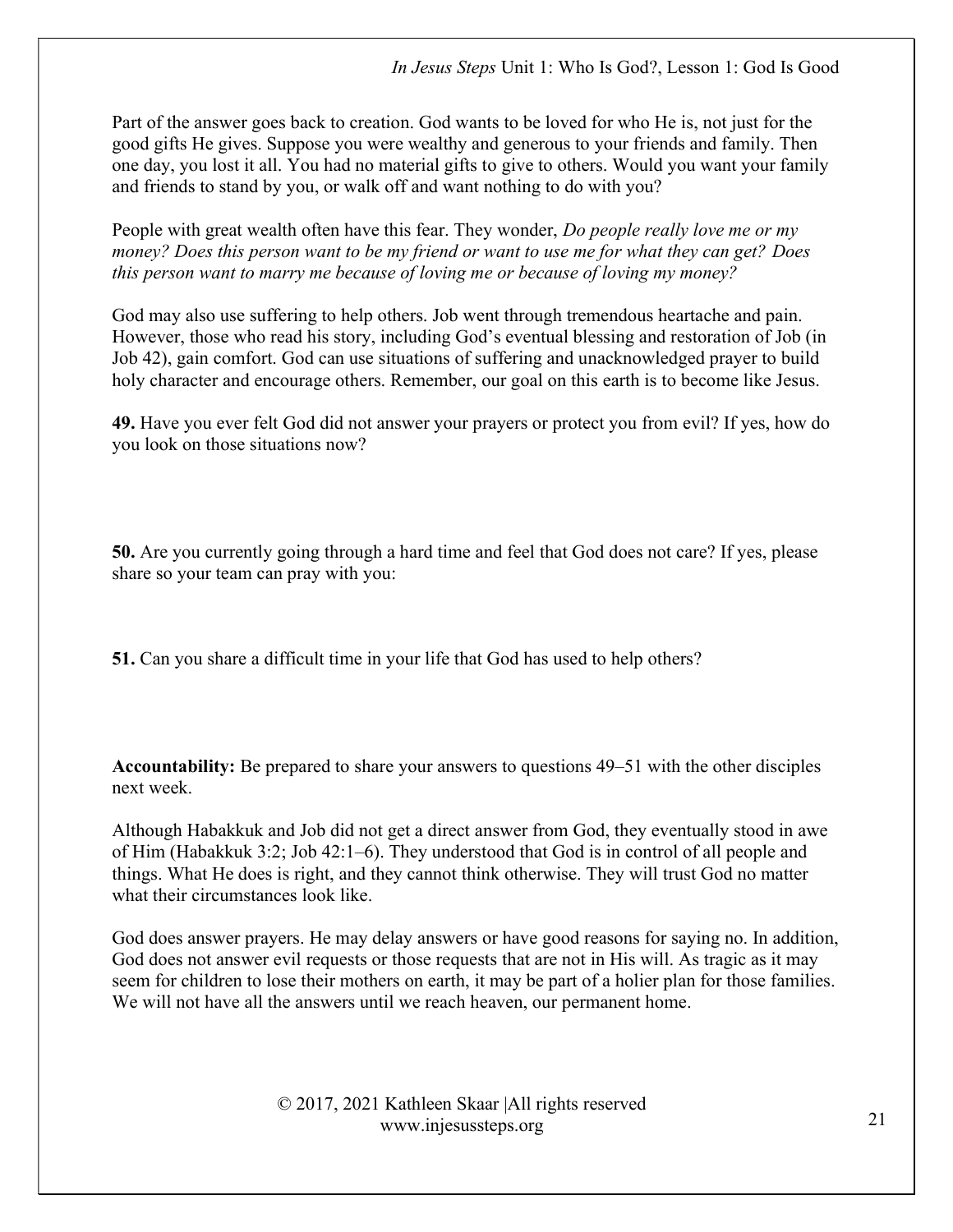God is the master world builder. His running of the universe may seem arbitrary (random), but it is not. God has a plan and is using evil and suffering to accomplish it. We really do not know exactly how or why God allowed evil to enter through Satan, Eve, and Adam. But whatever your pain, it does not have to be useless. Let God use it for your good and the good of others. Jesus suffered tremendously, but in the process offers us the remarkable gift of eternal life.

In the same year that Florence Nightingale was working with cholera patients, England and France declared war on Russia. This was known as the Crimean War (mentioned in Day One of this lesson). Reports started getting back to London of men dying for lack of medical care. Wounded soldiers could lie unattended for a week.

With the cholera outbreak in check, Florence turned her attention and interest to her country's wounded. These soldiers were to be taken to Scutari in Turkey, a quite horrible place.

Florence went to work right away. She recruited 38 nurses, had uniforms made, gathered medical supplies, and arranged travel. Others helped financially. God was working through Florence and others to bring mercy and compassion through a hellish war.

Before her private mission left, she received a letter from a government official. She was asked to do the very thing she had planned. However, now she had the authority and endorsement of the British government. Six days after she received the letter, Florence boarded a ship for Turkey.

When Florence arrived at the so-called hospital, she wondered, "Could hell be worse than this?"<sup>5</sup>

Sam Wellman writes in Florence Nightingale, Heroes of the Faith, "She has seen much sickness—yes, even death in her life, but not of this magnitude, not of this unimaginable gore. Most of the British soldiers were ripped, torn, and mutilated. Arms, legs, eyes, noses, ears, jaws were gone, replaced by filthy, blood-clotted rags! Florence had to fight tears of sympathy, then of rage. All but a few of the wounded men were sprawled on the broken tile floors. There were few beds, few blankets. No hospital garb was issued, although supposedly hundreds of outfits had been sent from England. No one knew where the outfits were. The men lay in their rotting battle gear, infested head to toe with lice."<sup>6</sup>

And there were thousands of them.

Florence not only cared for their wounds, but she also offered the comfort of Jesus. She had a calming effect on the men and attended 2,000 on their deathbed. She was called the "lady with the lamp" because when the day was over, she would continue her rounds with a glowing lamp.

A reporter noticed her tireless work and wrote, "When . . . silence and darkness have settled upon those miles of prostrate sick, she may be observed alone, with a little lamp in her hand, making the solitary rounds."<sup>7</sup>

<sup>5</sup> Ibid., 152.

<sup>6</sup> Ibid.

<sup>&</sup>lt;sup>7</sup> <http://www.azkurs.org/a-lady-with-a-lamp-shall-stand-in-thy-great-history-of-the-lan.html>(accessed 5/15/2017).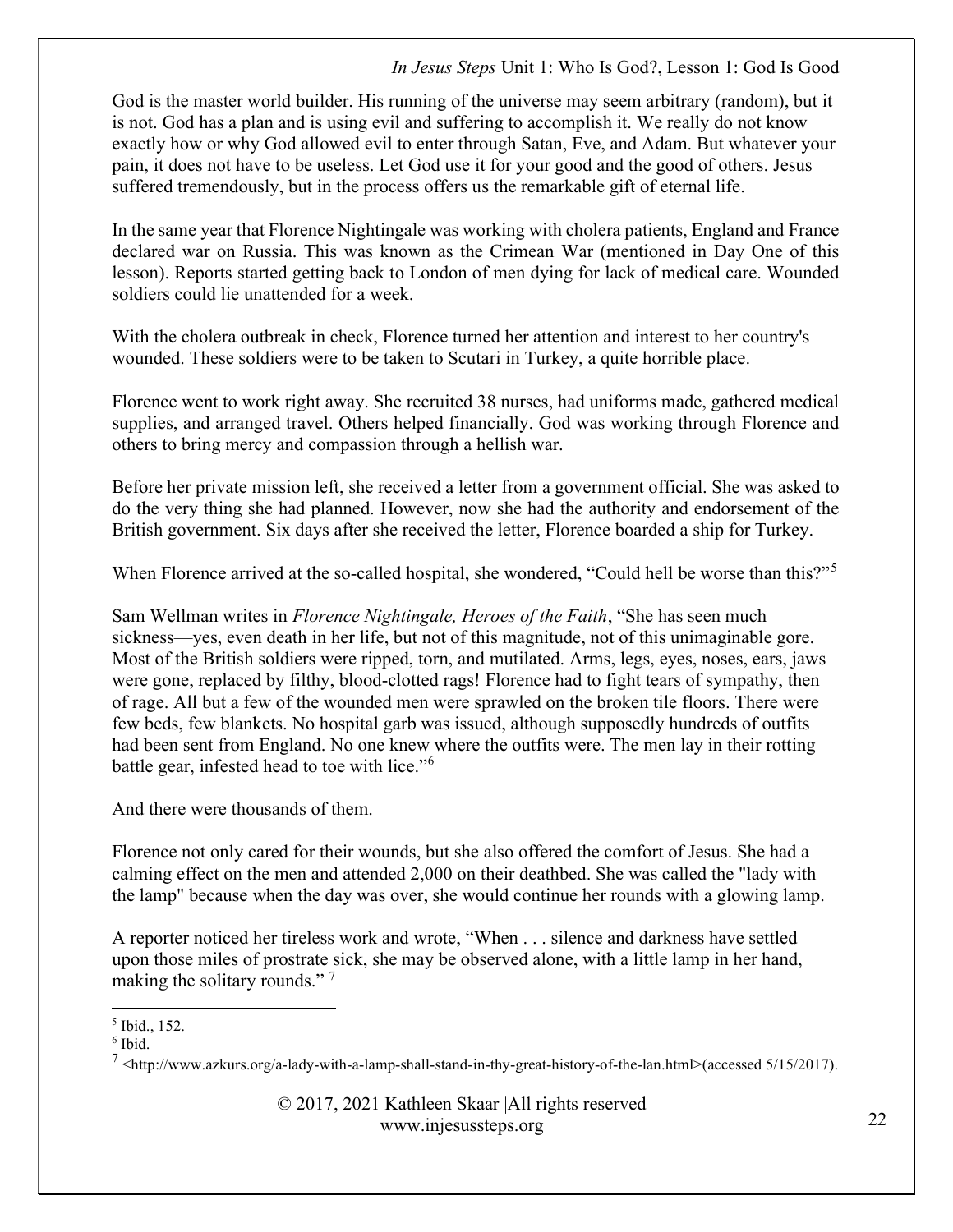Florence Nightingale is a legend in nursing. She is also an amazing example of God's goodness during a tragic event in history. She wrote from Turkey that she was, "in sympathy with God, fulfilling the purpose I came into the world for."<sup>8</sup>

Her commitment to God did not end in the war. She stayed for the duration and was one of the last to leave. She said at that time, "It matters little, provided we spend our lives to God, whether like our Blessed Lord's, they are concluded in three and thirty years, or whether they are prolonged to old age."<sup>9</sup> She went on to open nursing schools and continued to help others.

52. What good work do you think our good God is calling you to do?

Accountability: Be prepared to share your answer to question 52 with the other disciples next week.

Florence was not looking for fame or fortune. She had fortune and left it. She simply wanted to help the sick.

God used Florence to revolutionize (change) healthcare in England and around the world. Nursing would become a caring, noble profession. So much good for the sick and dying would come from this single life. Think how different our world would be if we all embraced God's good calling on our lives.

God designed our world in a way that we can see and experience good and evil. Without evil and suffering in the world, we would not be able to genuinely appreciate God's good character, or the people who reflect God's goodness through Jesus Christ, our Lord.

Evil, suffering, pain, and heartache will all pass away one day for those who are in Christ Jesus. On that day we will be in God's good kingdom, rejoicing forever. A short life span on earth is nothing compared to our future home of everlasting joy.

For our light and momentary troubles are achieving for us an eternal glory that far outweighs them all.  $^{18}$ So we fix our eyes not on what is seen, but on what is unseen, since what is seen is temporary, but what is unseen is eternal. 2 Corinthians 4:17–18

—End Day Five and Lesson 1—

Next—Unit 1: Who Is God, Lesson 2: God Is Mercy

<sup>8</sup> Ibid., 167.

<sup>9</sup> Ibid., 178.